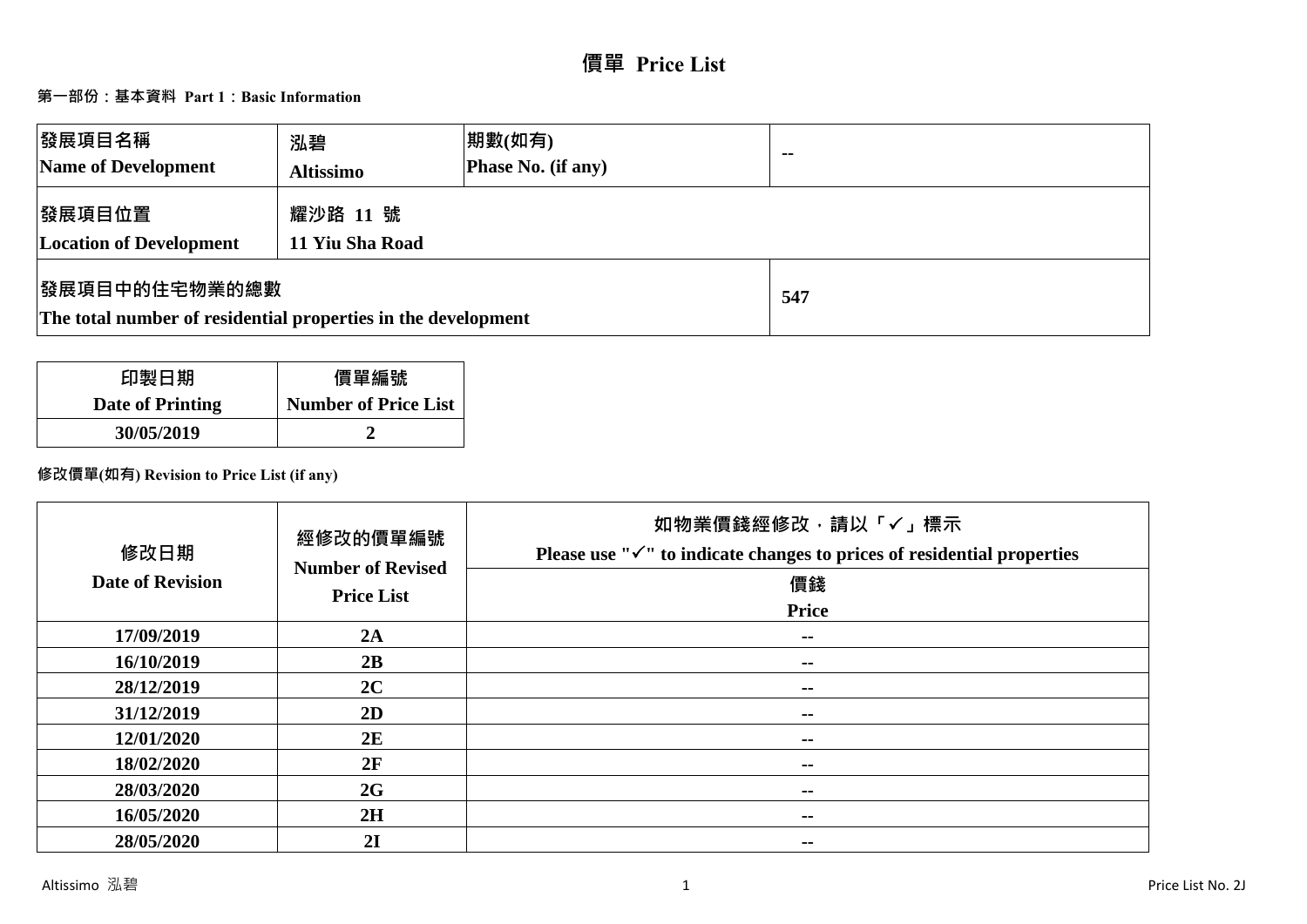|  | $\sim$<br>7/OC |  | -- |
|--|----------------|--|----|
|--|----------------|--|----|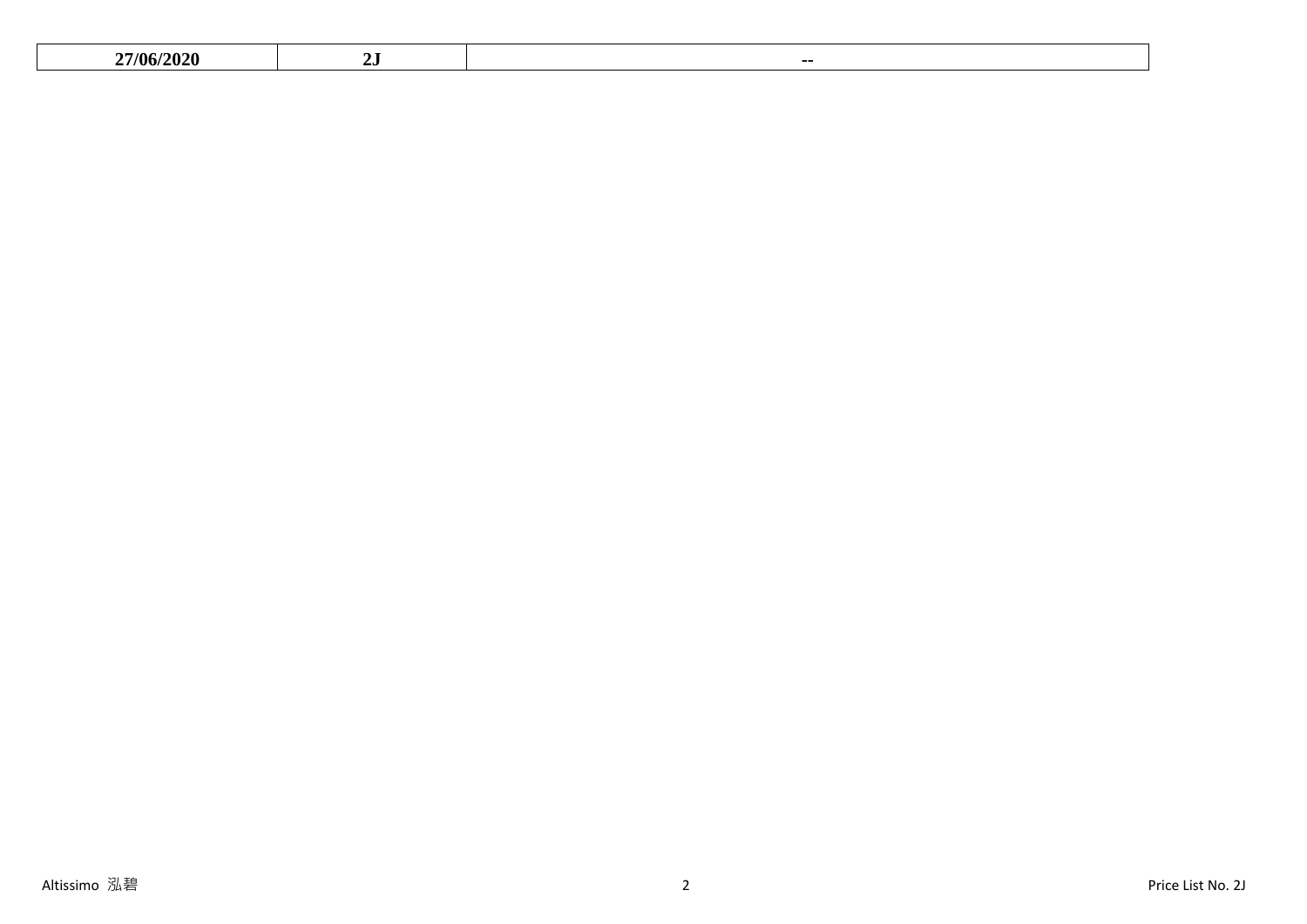# 第二部份:面積及售價資料 Part 2: Information on Area and Price

|                           | 物業的描述<br>Description of<br><b>Residential Property</b> |            | 實用面積<br>(包括露台,工作平台及陽台 如有)<br>平方米(平方呎)                                                                 | 實用面積<br>每平方米/呎售價<br>元·每平方米 | 其他指明項目的面積(不計算入實用面積)<br>Area of other specified items (Not included in the Saleable Area)<br>平方米(平方呎)<br>sq. metre (sq. ft.)<br>(元·每平方呎) |                                            |                     |    |                          |              |                         |            |                 |               |            |
|---------------------------|--------------------------------------------------------|------------|-------------------------------------------------------------------------------------------------------|----------------------------|-----------------------------------------------------------------------------------------------------------------------------------------|--------------------------------------------|---------------------|----|--------------------------|--------------|-------------------------|------------|-----------------|---------------|------------|
| 大廈<br>名稱<br>Block<br>Name | 樓層<br>Floor                                            | 單位<br>Unit | Saleable Area<br>(including balcony, utility platform and<br>verandah, if any)<br>sq. metre (sq. ft.) | 售價(元)<br>Price (\$)        | Unit Rate of Saleable Area<br>\$ per sq. metre<br>$$$ per sq. ft.)                                                                      | 空調機房<br>Air-<br>Conditioning<br>plant room | 窗台<br>Bay<br>window | 閣樓 | 平台<br>Cockloft Flat roof | 花園<br>Garden | 停車位<br>Parking<br>space | 天台<br>Roof | 梯屋<br>Stairhood | 前庭<br>Terrace | 庭院<br>Yard |
| T1                        |                                                        | D          | 48.293 (520)<br>露台 Balcony: 2.000 (22);<br>工作平台 Utility Platform: 1.500 (16)                          | 9,629,000                  | 199, 387 (18,517)                                                                                                                       |                                            |                     |    |                          |              |                         |            |                 |               |            |
| T1                        |                                                        | ${\bf E}$  | 46.810 (504)<br>露台 Balcony: 2.000 (22);<br>工作平台 Utility Platform: $0.000(0)$                          | 9,800,000                  | 209,357 (19,444)                                                                                                                        |                                            |                     |    |                          |              |                         |            |                 |               |            |
| T1                        | $\overline{2}$                                         | D          | 48.293 (520)<br>露台 Balcony: 2.000 (22);<br>工作平台 Utility Platform: 1.500 (16)                          | 9,648,000                  | 199,781 (18,554)                                                                                                                        |                                            |                     |    |                          |              |                         |            |                 |               |            |
| T1                        | 2                                                      | ${\bf E}$  | 46.810 (504)<br>露台 Balcony: 2.000 (22);<br>工作平台 Utility Platform: 0.000 (0)                           | 9,820,000                  | 209,784 (19,484)                                                                                                                        |                                            |                     |    |                          |              |                         |            |                 |               |            |
| T1                        | 3                                                      | D          | 48.293 (520)<br>露台 Balcony: 2.000 (22);<br>工作平台 Utility Platform: $1.500(16)$                         | 9,686,000                  | 200,567 (18,627)                                                                                                                        |                                            |                     |    |                          |              |                         |            |                 |               |            |
| T1                        | 3                                                      | Ε          | 46.810 (504)<br>露台 Balcony: 2.000 (22);<br>工作平台 Utility Platform: $0.000(0)$                          | 9,839,000                  | 210,190 (19,522)                                                                                                                        |                                            |                     |    |                          |              |                         |            |                 |               |            |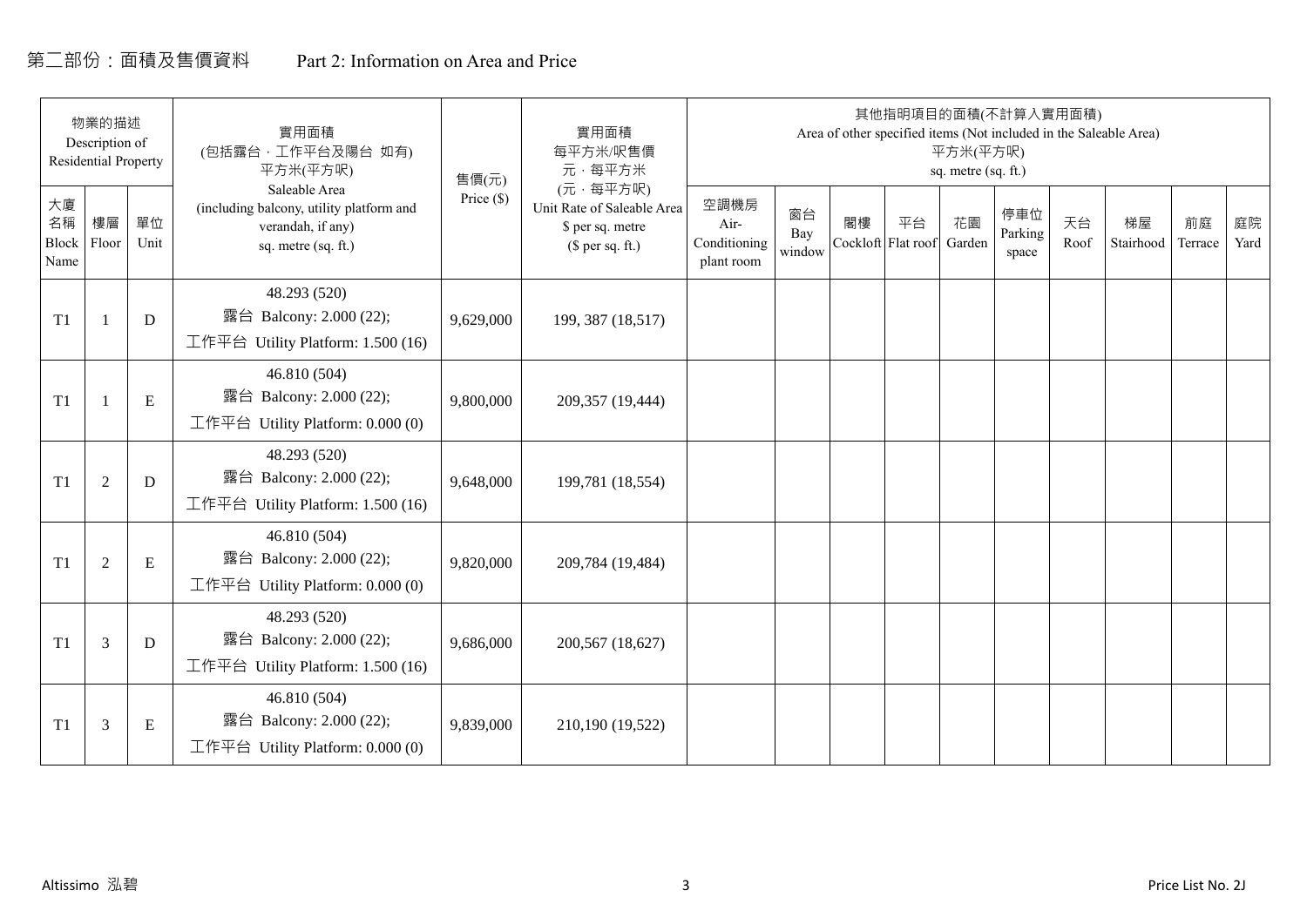|                                 | 物業的描述<br>Description of<br><b>Residential Property</b> |            | 實用面積<br>(包括露台, 工作平台及陽台 如有)<br>平方米(平方呎)                                                                | 售價(元)        | 實用面積<br>每平方米/呎售價<br>元·每平方米                                                     |                                            |                     |                          | 其他指明項目的面積(不計算入實用面積) | 平方米(平方呎)<br>sq. metre (sq. ft.) |                         |            | Area of other specified items (Not included in the Saleable Area) |               |            |
|---------------------------------|--------------------------------------------------------|------------|-------------------------------------------------------------------------------------------------------|--------------|--------------------------------------------------------------------------------|--------------------------------------------|---------------------|--------------------------|---------------------|---------------------------------|-------------------------|------------|-------------------------------------------------------------------|---------------|------------|
| 大廈<br>名稱<br>Block Floor<br>Name | 樓層                                                     | 單位<br>Unit | Saleable Area<br>(including balcony, utility platform and<br>verandah, if any)<br>sq. metre (sq. ft.) | Price $(\$)$ | (元·每平方呎)<br>Unit Rate of Saleable Area<br>\$ per sq. metre<br>$$$ per sq. ft.) | 空調機房<br>Air-<br>Conditioning<br>plant room | 窗台<br>Bay<br>window | 閣樓<br>Cockloft Flat roof | 平台                  | 花園<br>Garden                    | 停車位<br>Parking<br>space | 天台<br>Roof | 梯屋<br>Stairhood                                                   | 前庭<br>Terrace | 庭院<br>Yard |
| T1                              | 5                                                      | D          | 48.293 (520)<br>露台 Balcony: 2.000 (22);<br>工作平台 Utility Platform: 1.500 (16)                          | 9,763,000    | 202,162 (18,775)                                                               |                                            |                     |                          |                     |                                 |                         |            |                                                                   |               |            |
| T1                              | 5                                                      | E          | 46.810 (504)<br>露台 Balcony: 2.000 (22);<br>工作平台 Utility Platform: 0.000 (0)                           | 9,858,000    | 210,596 (19,560)                                                               |                                            |                     |                          |                     |                                 |                         |            |                                                                   |               |            |
| T1                              | 6                                                      | D          | 48.293 (520)<br>露台 Balcony: 2.000 (22);<br>工作平台 Utility Platform: 1.500 (16)                          | 9,821,000    | 203,363 (18,887)                                                               |                                            |                     |                          |                     |                                 |                         |            |                                                                   |               |            |
| T1                              | 6                                                      | ${\bf E}$  | 46.810 (504)<br>露台 Balcony: 2.000 (22);<br>工作平台 Utility Platform: 0.000 (0)                           | 9,898,000    | 211,451 (19,639)                                                               |                                            |                     |                          |                     |                                 |                         |            |                                                                   |               |            |
| T1                              | $\tau$                                                 | D          | 48.293 (520)<br>露台 Balcony: 2.000 (22);<br>工作平台 Utility Platform: 1.500 (16)                          | 10,148,000   | 210,134 (19,515)                                                               |                                            |                     |                          |                     |                                 |                         |            |                                                                   |               |            |
| T1                              | $\,8\,$                                                | D          | 48.293 (520)<br>露台 Balcony: 2.000 (22);<br>工作平台 Utility Platform: 1.500 (16)                          | 10,558,000   | 218,624 (20,304)                                                               |                                            |                     |                          |                     |                                 |                         |            |                                                                   |               |            |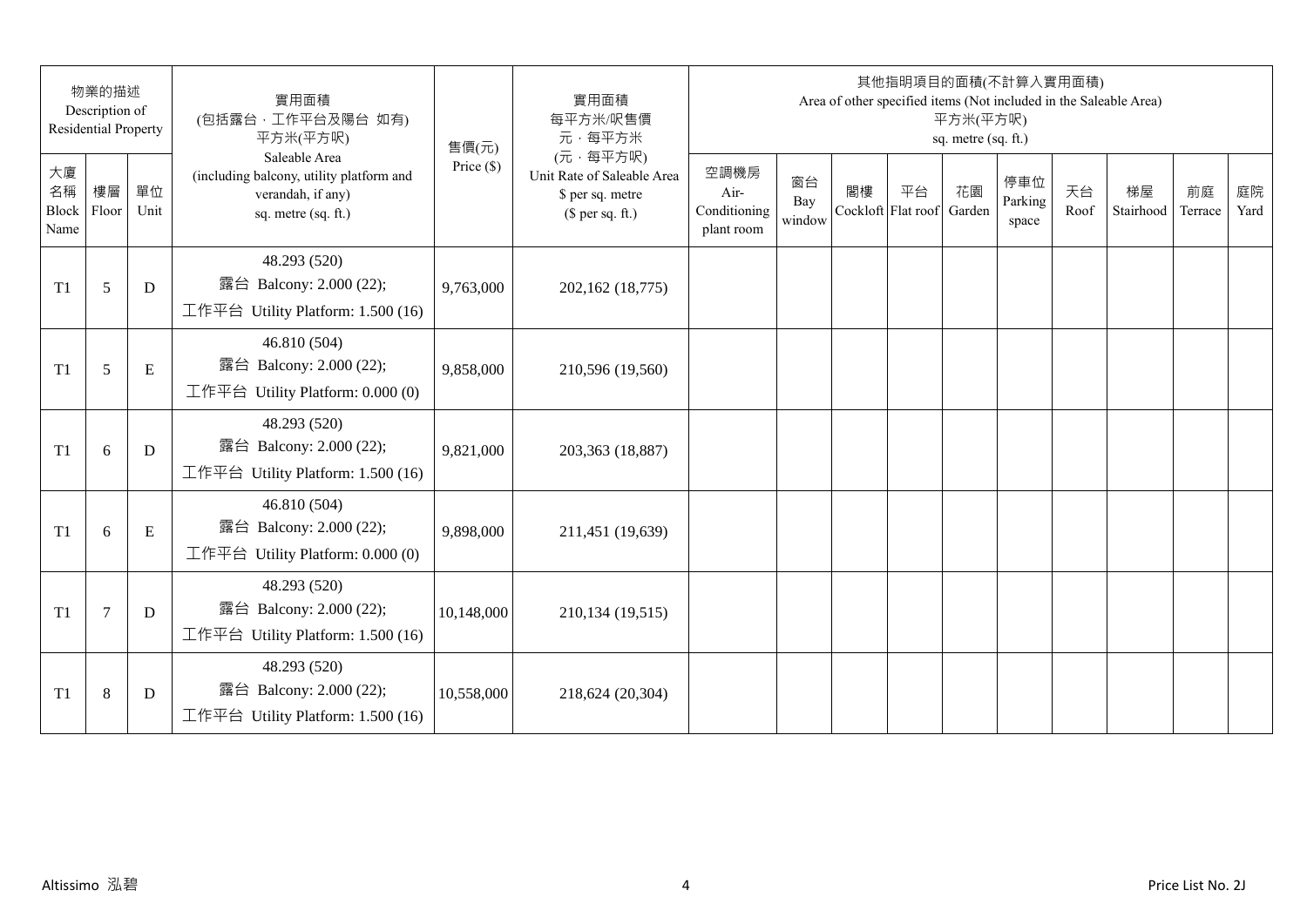|                           | 物業的描述<br>Description of<br><b>Residential Property</b> |             | 實用面積<br>(包括露台,工作平台及陽台 如有)<br>平方米(平方呎)                                                                 | 實用面積<br>每平方米/呎售價<br>元·每平方米 | 其他指明項目的面積(不計算入實用面積)<br>Area of other specified items (Not included in the Saleable Area)<br>平方米(平方呎)<br>sq. metre (sq. ft.) |                                            |                     |    |                          |              |                         |            |                 |               |            |
|---------------------------|--------------------------------------------------------|-------------|-------------------------------------------------------------------------------------------------------|----------------------------|-----------------------------------------------------------------------------------------------------------------------------|--------------------------------------------|---------------------|----|--------------------------|--------------|-------------------------|------------|-----------------|---------------|------------|
| 大廈<br>名稱<br>Block<br>Name | 樓層<br>Floor                                            | 單位<br>Unit  | Saleable Area<br>(including balcony, utility platform and<br>verandah, if any)<br>sq. metre (sq. ft.) | 售價(元)<br>Price $(\$)$      | (元·每平方呎)<br>Unit Rate of Saleable Area<br>\$ per sq. metre<br>$$$ per sq. ft.)                                              | 空調機房<br>Air-<br>Conditioning<br>plant room | 窗台<br>Bay<br>window | 閣樓 | 平台<br>Cockloft Flat roof | 花園<br>Garden | 停車位<br>Parking<br>space | 天台<br>Roof | 梯屋<br>Stairhood | 前庭<br>Terrace | 庭院<br>Yard |
| T <sub>1</sub>            | $8\,$                                                  | $\mathbf E$ | 46.810 (504)<br>露台 Balcony: 2.000 (22);<br>工作平台 Utility Platform: 0.000 (0)                           | 10,641,000                 | 227,323 (21,113)                                                                                                            |                                            |                     |    |                          |              |                         |            |                 |               |            |
| T <sub>1</sub>            | 9                                                      | D           | 48.293 (520)<br>露台 Balcony: 2.000 (22);<br>工作平台 Utility Platform: 1.500 (16)                          | 10,558,000                 | 218,624 (20,304)                                                                                                            |                                            |                     |    |                          |              |                         |            |                 |               |            |
| T <sub>1</sub>            | 10                                                     | D           | 48.293 (520)<br>露台 Balcony: 2.000 (22);<br>工作平台 Utility Platform: 1.500 (16)                          | 10,658,000                 | 220,695 (20,496)                                                                                                            |                                            |                     |    |                          |              |                         |            |                 |               |            |
| T <sub>1</sub>            | 11                                                     | D           | 48.293 (520)<br>露台 Balcony: 2.000 (22);<br>工作平台 Utility Platform: 1.500 (16)                          | 10,708,000                 | 221,730 (20,592)                                                                                                            |                                            |                     |    |                          |              |                         |            |                 |               |            |
| T <sub>1</sub>            | 12                                                     | D           | 48.293 (520)<br>露台 Balcony: 2.000 (22);<br>工作平台 Utility Platform: 1.500 (16)                          | 10,968,000                 | 227,114 (21,092)                                                                                                            |                                            |                     |    |                          |              |                         |            |                 |               |            |
| T1                        | 15                                                     | D           | 48.293 (520)<br>露台 Balcony: 2.000 (22);<br>工作平台 Utility Platform: 1.500 (16)                          | 11,172,000                 | 231,338 (21,485)                                                                                                            |                                            |                     |    |                          |              |                         |            |                 |               |            |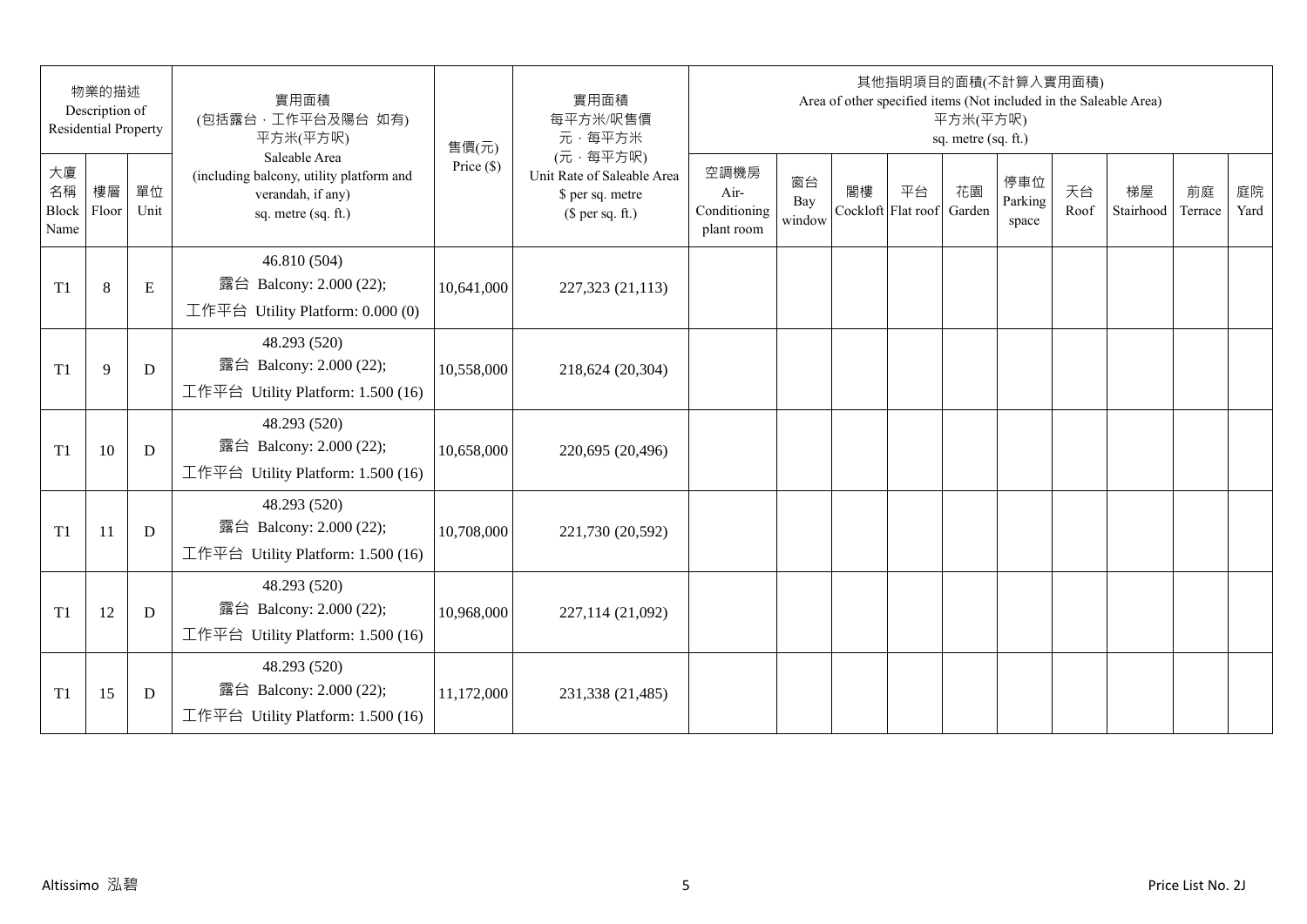|                           | 物業的描述<br>Description of<br><b>Residential Property</b> |            | 實用面積<br>(包括露台,工作平台及陽台 如有)<br>平方米(平方呎)                                                                 | 售價(元)        | 實用面積<br>每平方米/呎售價<br>元·每平方米                                                     |                                            |                     |    | 其他指明項目的面積(不計算入實用面積)<br>Area of other specified items (Not included in the Saleable Area) | 平方米(平方呎)<br>sq. metre (sq. ft.) |                         |            |                 |               |            |
|---------------------------|--------------------------------------------------------|------------|-------------------------------------------------------------------------------------------------------|--------------|--------------------------------------------------------------------------------|--------------------------------------------|---------------------|----|------------------------------------------------------------------------------------------|---------------------------------|-------------------------|------------|-----------------|---------------|------------|
| 大廈<br>名稱<br>Block<br>Name | 樓層<br>Floor                                            | 單位<br>Unit | Saleable Area<br>(including balcony, utility platform and<br>verandah, if any)<br>sq. metre (sq. ft.) | Price $(\$)$ | (元·每平方呎)<br>Unit Rate of Saleable Area<br>\$ per sq. metre<br>(\$ per sq. ft.) | 空調機房<br>Air-<br>Conditioning<br>plant room | 窗台<br>Bay<br>window | 閣樓 | 平台<br>Cockloft Flat roof                                                                 | 花園<br>Garden                    | 停車位<br>Parking<br>space | 天台<br>Roof | 梯屋<br>Stairhood | 前庭<br>Terrace | 庭院<br>Yard |
| T <sub>2</sub>            |                                                        | $F_{\rm}$  | 47.519 (511)<br>露台 Balcony: 2.000 (22);<br>工作平台 Utility Platform: $0.000(0)$                          | 9,348,000    | 196,721 (18,294)                                                               |                                            |                     |    |                                                                                          |                                 |                         |            |                 |               |            |
| T <sub>3</sub>            | $\mathbf{1}$                                           | B          | 46.276 (498)<br>露台 Balcony: 2.000 (22);<br>工作平台 Utility Platform: 1.500 (16)                          | 9,249,000    | 199,866 (18,572)                                                               |                                            |                     |    |                                                                                          |                                 |                         |            |                 |               |            |
| T <sub>3</sub>            | $\mathbf{1}$                                           | D          | 48.811 (525)<br>露台 Balcony: 2.000 (22);<br>工作平台 Utility Platform: 1.500 (16)                          | 9,321,000    | 190,961 (17,754)                                                               |                                            |                     |    | 4.609<br>(50)                                                                            |                                 |                         |            |                 |               |            |
| T <sub>3</sub>            | $\mathbf{1}$                                           | G          | 28.733 (309)<br>露台 Balcony: 2.000 (22);<br>工作平台 Utility Platform: $0.000(0)$                          | 6,685,000    | 232,659 (21,634)                                                               |                                            |                     |    |                                                                                          |                                 |                         |            |                 |               |            |
| T <sub>3</sub>            |                                                        | $\bf{J}$   | 45.158 (486)<br>露台 Balcony: 2.000 (22);<br>工作平台 Utility Platform: 1.500 (16)                          | 8,855,000    | 196,089 (18,220)                                                               |                                            |                     |    |                                                                                          |                                 |                         |            |                 |               |            |
| T <sub>3</sub>            | $\mathbf{1}$                                           | $\bf K$    | 48.074 (517)<br>露台 Balcony: 2.000 (22);<br>工作平台 Utility Platform: 1.500 (16)                          | 9,023,000    | 187,690 (17,453)                                                               |                                            |                     |    |                                                                                          |                                 |                         |            |                 |               |            |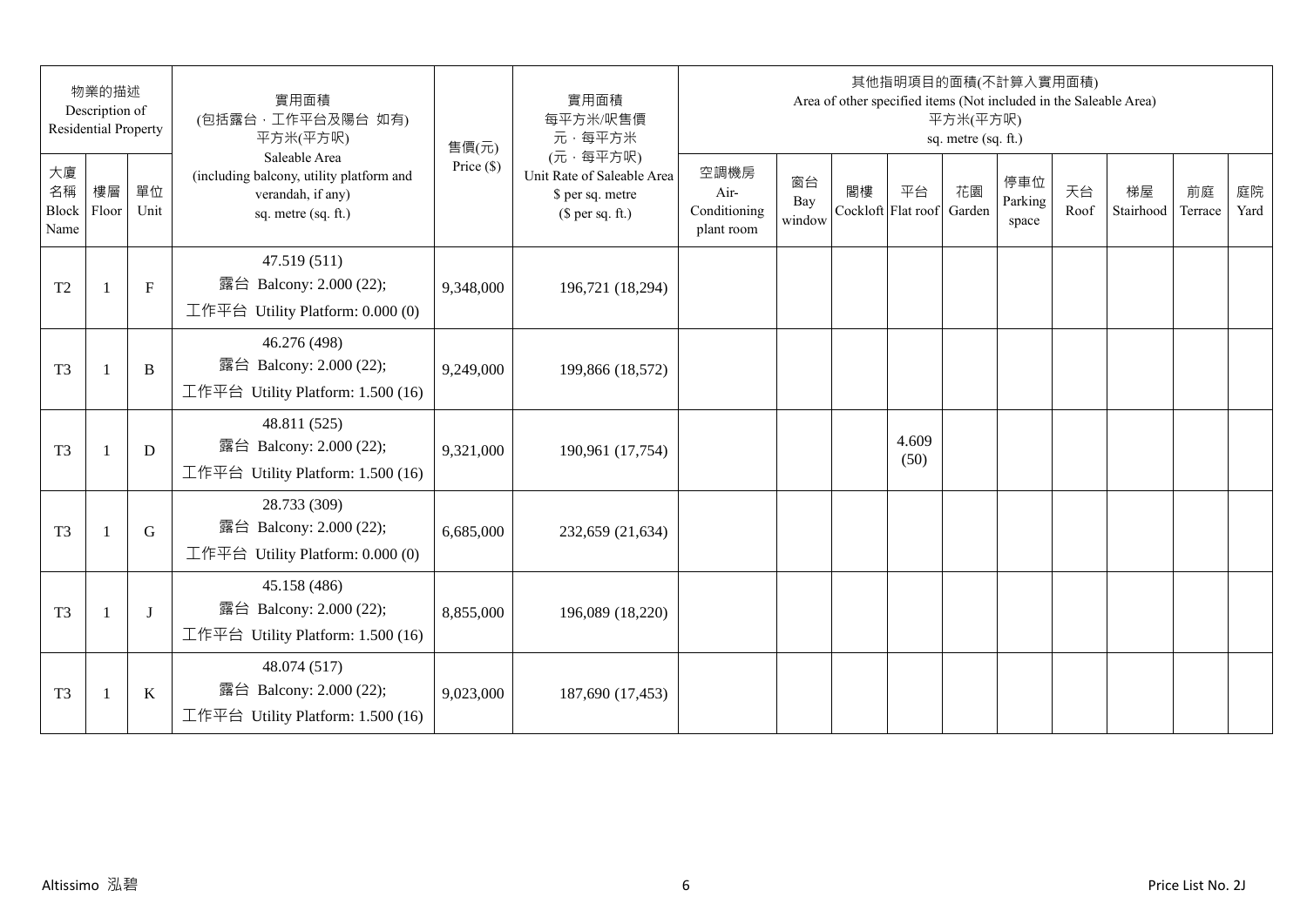|                                 | 物業的描述<br>Description of<br><b>Residential Property</b> |            | 實用面積<br>(包括露台,工作平台及陽台 如有)<br>平方米(平方呎)                                                                 | 售價(元)        | 實用面積<br>每平方米/呎售價<br>元·每平方米                                                     |                                            |                     |                          | 其他指明項目的面積(不計算入實用面積) | 平方米(平方呎)<br>sq. metre (sq. ft.) |                         |            | Area of other specified items (Not included in the Saleable Area) |               |            |
|---------------------------------|--------------------------------------------------------|------------|-------------------------------------------------------------------------------------------------------|--------------|--------------------------------------------------------------------------------|--------------------------------------------|---------------------|--------------------------|---------------------|---------------------------------|-------------------------|------------|-------------------------------------------------------------------|---------------|------------|
| 大廈<br>名稱<br>Block Floor<br>Name | 樓層                                                     | 單位<br>Unit | Saleable Area<br>(including balcony, utility platform and<br>verandah, if any)<br>sq. metre (sq. ft.) | Price $(\$)$ | (元·每平方呎)<br>Unit Rate of Saleable Area<br>\$ per sq. metre<br>$$$ per sq. ft.) | 空調機房<br>Air-<br>Conditioning<br>plant room | 窗台<br>Bay<br>window | 閣樓<br>Cockloft Flat roof | 平台                  | 花園<br>Garden                    | 停車位<br>Parking<br>space | 天台<br>Roof | 梯屋<br>Stairhood                                                   | 前庭<br>Terrace | 庭院<br>Yard |
| T <sub>3</sub>                  | $\mathfrak{2}$                                         | B          | 46.276 (498)<br>露台 Balcony: 2.000 (22);<br>工作平台 Utility Platform: 1.500 (16)                          | 9,269,000    | 200,298 (18,612)                                                               |                                            |                     |                          |                     |                                 |                         |            |                                                                   |               |            |
| T <sub>3</sub>                  | $\sqrt{2}$                                             | D          | 48.811 (525)<br>露台 Balcony: 2.000 (22);<br>工作平台 Utility Platform: 1.500 (16)                          | 9,387,000    | 192,313 (17,880)                                                               |                                            |                     |                          |                     |                                 |                         |            |                                                                   |               |            |
| T <sub>3</sub>                  | $\mathfrak{2}$                                         | G          | 28.733 (309)<br>露台 Balcony: 2.000 (22);<br>工作平台 Utility Platform: 0.000 (0)                           | 6,696,000    | 233,042 (21,670)                                                               |                                            |                     |                          |                     |                                 |                         |            |                                                                   |               |            |
| T <sub>3</sub>                  | $\mathfrak{2}$                                         | J          | 45.158 (486)<br>露台 Balcony: 2.000 (22);<br>工作平台 Utility Platform: 1.500 (16)                          | 8,874,000    | 196,510 (18,259)                                                               |                                            |                     |                          |                     |                                 |                         |            |                                                                   |               |            |
| T <sub>3</sub>                  | 3                                                      | B          | 46.276 (498)<br>露台 Balcony: 2.000 (22);<br>工作平台 Utility Platform: 1.500 (16)                          | 9,286,000    | 200,666 (18,647)                                                               |                                            |                     |                          |                     |                                 |                         |            |                                                                   |               |            |
| T <sub>3</sub>                  | 3                                                      | D          | 48.811 (525)<br>露台 Balcony: 2.000 (22);<br>工作平台 Utility Platform: $1.500(16)$                         | 9,404,000    | 192,661 (17,912)                                                               |                                            |                     |                          |                     |                                 |                         |            |                                                                   |               |            |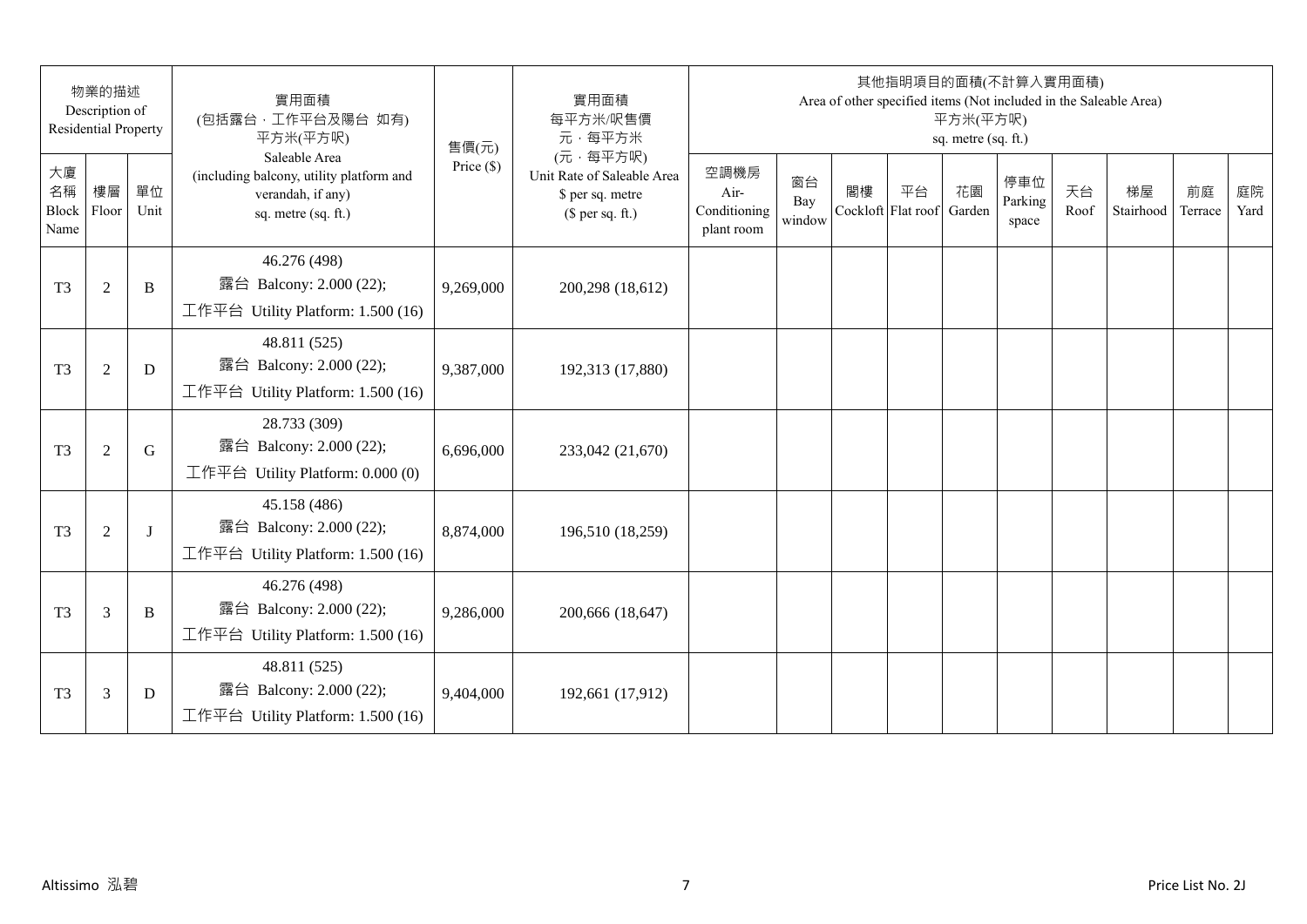|                           | 物業的描述<br>Description of<br><b>Residential Property</b> |            | 實用面積<br>(包括露台,工作平台及陽台 如有)<br>平方米(平方呎)                                                                 | 售價(元)        | 實用面積<br>每平方米/呎售價<br>元·每平方米                                                     |                                            |                     |    | 其他指明項目的面積(不計算入實用面積)      | 平方米(平方呎)<br>sq. metre (sq. ft.) |                         |            | Area of other specified items (Not included in the Saleable Area) |               |            |
|---------------------------|--------------------------------------------------------|------------|-------------------------------------------------------------------------------------------------------|--------------|--------------------------------------------------------------------------------|--------------------------------------------|---------------------|----|--------------------------|---------------------------------|-------------------------|------------|-------------------------------------------------------------------|---------------|------------|
| 大廈<br>名稱<br>Block<br>Name | 樓層<br>Floor                                            | 單位<br>Unit | Saleable Area<br>(including balcony, utility platform and<br>verandah, if any)<br>sq. metre (sq. ft.) | Price $(\$)$ | (元·每平方呎)<br>Unit Rate of Saleable Area<br>\$ per sq. metre<br>$$$ per sq. ft.) | 空調機房<br>Air-<br>Conditioning<br>plant room | 窗台<br>Bay<br>window | 閣樓 | 平台<br>Cockloft Flat roof | 花園<br>Garden                    | 停車位<br>Parking<br>space | 天台<br>Roof | 梯屋<br>Stairhood                                                   | 前庭<br>Terrace | 庭院<br>Yard |
| T <sub>3</sub>            | 3                                                      | G          | 28.733 (309)<br>露台 Balcony: 2.000 (22);<br>工作平台 Utility Platform: 0.000 (0)                           | 6,708,000    | 233,460 (21,709)                                                               |                                            |                     |    |                          |                                 |                         |            |                                                                   |               |            |
| T <sub>3</sub>            | 3                                                      | J          | 45.158 (486)<br>露台 Balcony: 2.000 (22);<br>工作平台 Utility Platform: 1.500 (16)                          | 8,893,000    | 196,931 (18,298)                                                               |                                            |                     |    |                          |                                 |                         |            |                                                                   |               |            |
| T <sub>3</sub>            | 5                                                      | D          | 48.811 (525)<br>露台 Balcony: 2.000 (22);<br>工作平台 Utility Platform: 1.500 (16)                          | 9,539,000    | 195,427 (18,170)                                                               |                                            |                     |    |                          |                                 |                         |            |                                                                   |               |            |
| T <sub>3</sub>            | 5                                                      | G          | 28.733 (309)<br>露台 Balcony: 2.000 (22);<br>工作平台 Utility Platform: $0.000(0)$                          | 6,720,000    | 233,877 (21,748)                                                               |                                            |                     |    |                          |                                 |                         |            |                                                                   |               |            |
| T <sub>3</sub>            | 5                                                      | J          | 45.158 (486)<br>露台 Balcony: 2.000 (22);<br>工作平台 Utility Platform: 1.500 (16)                          | 8,908,000    | 197,263 (18,329)                                                               |                                            |                     |    |                          |                                 |                         |            |                                                                   |               |            |
| T <sub>3</sub>            | 6                                                      | D          | 48.811 (525)<br>露台 Balcony: 2.000 (22);<br>工作平台 Utility Platform: 1.500 (16)                          | 9,673,000    | 198,173 (18,425)                                                               |                                            |                     |    |                          |                                 |                         |            |                                                                   |               |            |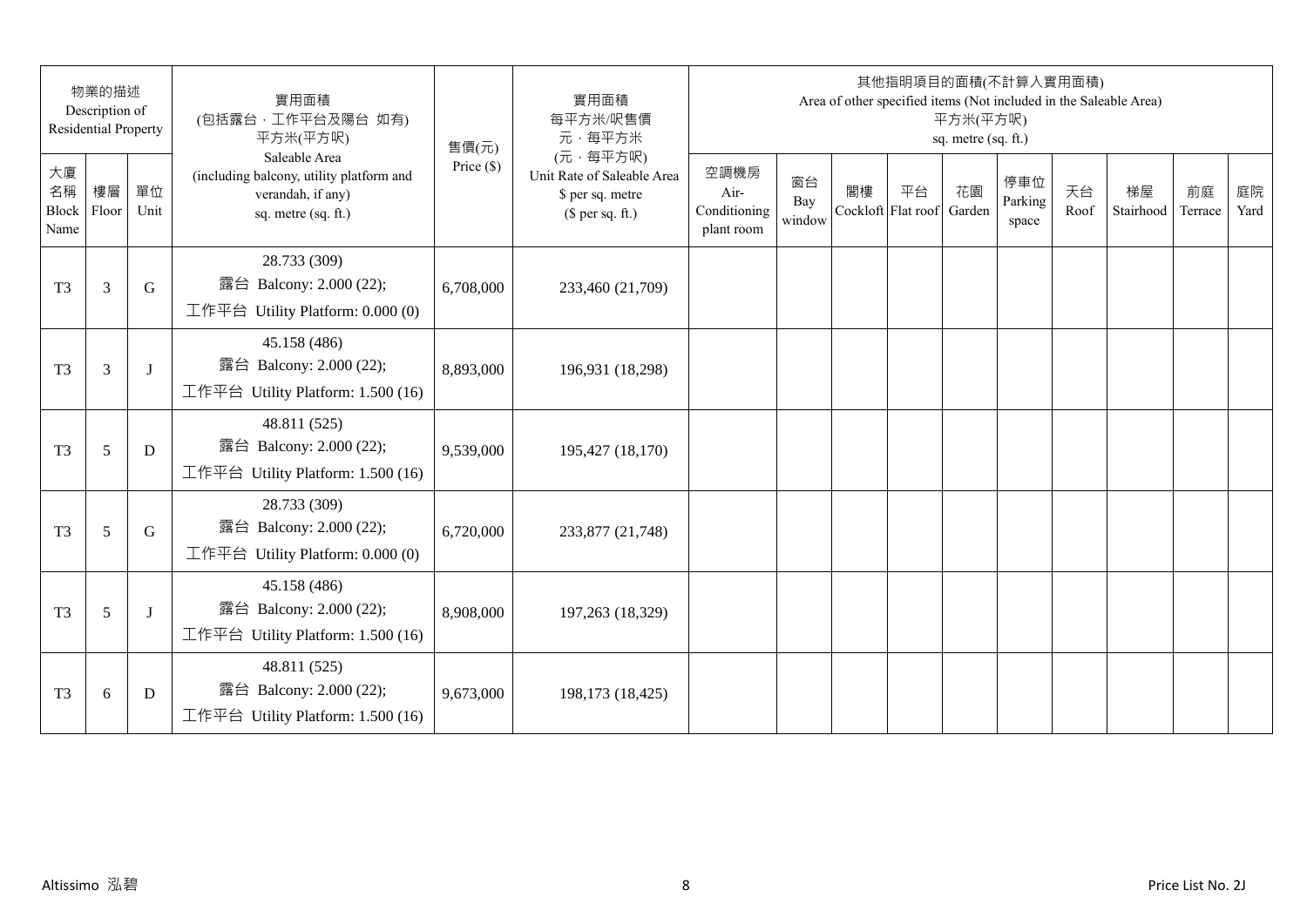|                                 | 物業的描述<br>Description of<br><b>Residential Property</b> |            | 實用面積<br>(包括露台, 工作平台及陽台 如有)<br>平方米(平方呎)                                                                | 售價(元)        | 實用面積<br>每平方米/呎售價<br>元·每平方米                                                     |                                            |                     |                          | 其他指明項目的面積(不計算入實用面積) | 平方米(平方呎)<br>sq. metre (sq. ft.) |                         |            | Area of other specified items (Not included in the Saleable Area) |               |            |
|---------------------------------|--------------------------------------------------------|------------|-------------------------------------------------------------------------------------------------------|--------------|--------------------------------------------------------------------------------|--------------------------------------------|---------------------|--------------------------|---------------------|---------------------------------|-------------------------|------------|-------------------------------------------------------------------|---------------|------------|
| 大廈<br>名稱<br>Block Floor<br>Name | 樓層                                                     | 單位<br>Unit | Saleable Area<br>(including balcony, utility platform and<br>verandah, if any)<br>sq. metre (sq. ft.) | Price $(\$)$ | (元·每平方呎)<br>Unit Rate of Saleable Area<br>\$ per sq. metre<br>$$$ per sq. ft.) | 空調機房<br>Air-<br>Conditioning<br>plant room | 窗台<br>Bay<br>window | 閣樓<br>Cockloft Flat roof | 平台                  | 花園<br>Garden                    | 停車位<br>Parking<br>space | 天台<br>Roof | 梯屋<br>Stairhood                                                   | 前庭<br>Terrace | 庭院<br>Yard |
| T <sub>3</sub>                  | 6                                                      | G          | 28.733 (309)<br>露台 Balcony: 2.000 (22);<br>工作平台 Utility Platform: 0.000 (0)                           | 6,810,000    | 237,010 (22,039)                                                               |                                            |                     |                          |                     |                                 |                         |            |                                                                   |               |            |
| T <sub>3</sub>                  | 6                                                      | $\bf{J}$   | 45.158 (486)<br>露台 Balcony: 2.000 (22);<br>工作平台 Utility Platform: 1.500 (16)                          | 8,946,000    | 198, 104 (18, 407)                                                             |                                            |                     |                          |                     |                                 |                         |            |                                                                   |               |            |
| T <sub>3</sub>                  | $\tau$                                                 | D          | 48.811 (525)<br>露台 Balcony: 2.000 (22);<br>工作平台 Utility Platform: 1.500 (16)                          | 9,700,000    | 198,726 (18,476)                                                               |                                            |                     |                          |                     |                                 |                         |            |                                                                   |               |            |
| T <sub>3</sub>                  | $\overline{7}$                                         | G          | 28.733 (309)<br>露台 Balcony: 2.000 (22);<br>工作平台 Utility Platform: 0.000 (0)                           | 6,818,000    | 237,288 (22,065)                                                               |                                            |                     |                          |                     |                                 |                         |            |                                                                   |               |            |
| T <sub>3</sub>                  | 7                                                      | J          | 45.158 (486)<br>露台 Balcony: 2.000 (22);<br>工作平台 Utility Platform: 1.500 (16)                          | 9,065,000    | 200,740 (18,652)                                                               |                                            |                     |                          |                     |                                 |                         |            |                                                                   |               |            |
| T <sub>3</sub>                  | $\,8\,$                                                | G          | 28.733 (309)<br>露台 Balcony: 2.000 (22);<br>工作平台 Utility Platform: 0.000 (0)                           | 7,335,000    | 255,281 (23,738)                                                               |                                            |                     |                          |                     |                                 |                         |            |                                                                   |               |            |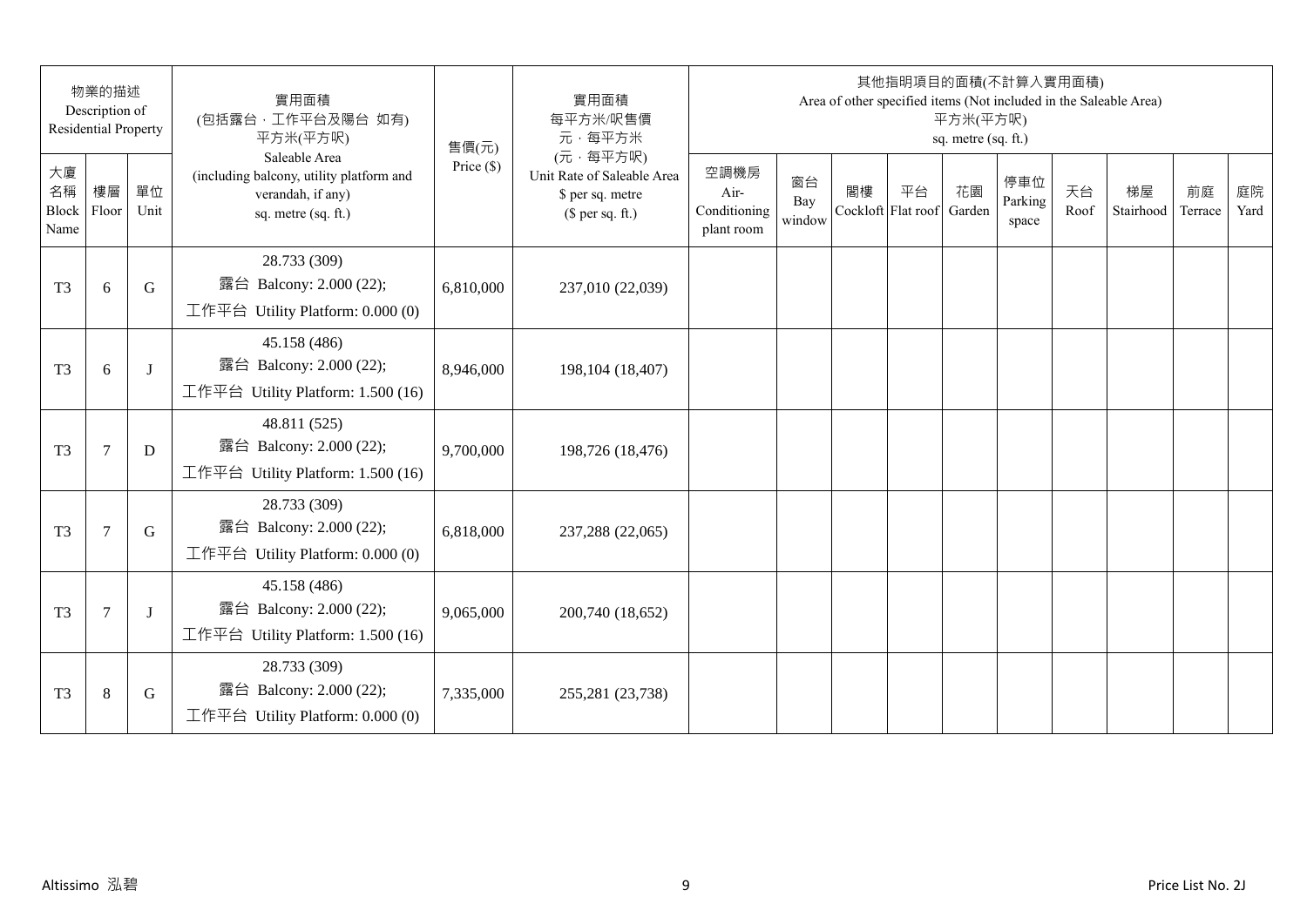|                           | 物業的描述<br>Description of<br><b>Residential Property</b> |            | 實用面積<br>(包括露台,工作平台及陽台 如有)<br>平方米(平方呎)                                                                 | 售價(元)        | 實用面積<br>每平方米/呎售價<br>元·每平方米                                                     |                                            |                     |    | 其他指明項目的面積(不計算入實用面積)      | 平方米(平方呎)<br>sq. metre (sq. ft.) |                         |            | Area of other specified items (Not included in the Saleable Area) |               |            |
|---------------------------|--------------------------------------------------------|------------|-------------------------------------------------------------------------------------------------------|--------------|--------------------------------------------------------------------------------|--------------------------------------------|---------------------|----|--------------------------|---------------------------------|-------------------------|------------|-------------------------------------------------------------------|---------------|------------|
| 大廈<br>名稱<br>Block<br>Name | 樓層<br>Floor                                            | 單位<br>Unit | Saleable Area<br>(including balcony, utility platform and<br>verandah, if any)<br>sq. metre (sq. ft.) | Price $(\$)$ | (元·每平方呎)<br>Unit Rate of Saleable Area<br>\$ per sq. metre<br>$$$ per sq. ft.) | 空調機房<br>Air-<br>Conditioning<br>plant room | 窗台<br>Bay<br>window | 閣樓 | 平台<br>Cockloft Flat roof | 花園<br>Garden                    | 停車位<br>Parking<br>space | 天台<br>Roof | 梯屋<br>Stairhood                                                   | 前庭<br>Terrace | 庭院<br>Yard |
| T <sub>3</sub>            | $8\,$                                                  | H          | 44.867 (483)<br>露台 Balcony: 2.000 (22);<br>工作平台 Utility Platform: 1.500 (16)                          | 9,731,000    | 216,885 (20,147)                                                               |                                            |                     |    |                          |                                 |                         |            |                                                                   |               |            |
| T <sub>3</sub>            | 8                                                      | J          | 45.158 (486)<br>露台 Balcony: 2.000 (22);<br>工作平台 Utility Platform: 1.500 (16)                          | 9,199,000    | 203,707 (18,928)                                                               |                                            |                     |    |                          |                                 |                         |            |                                                                   |               |            |
| T <sub>3</sub>            | 9                                                      | G          | 28.733 (309)<br>露台 Balcony: 2.000 (22);<br>工作平台 Utility Platform: 0.000 (0)                           | 7,335,000    | 255,281 (23,738)                                                               |                                            |                     |    |                          |                                 |                         |            |                                                                   |               |            |
| T <sub>3</sub>            | 9                                                      | J          | 45.158 (486)<br>露台 Balcony: 2.000 (22);<br>工作平台 Utility Platform: 1.500 (16)                          | 9,199,000    | 203,707 (18,928)                                                               |                                            |                     |    |                          |                                 |                         |            |                                                                   |               |            |
| T <sub>3</sub>            | 10                                                     | G          | 28.733 (309)<br>露台 Balcony: 2.000 (22);<br>工作平台 Utility Platform: $0.000(0)$                          | 7,413,000    | 257,996 (23,990)                                                               |                                            |                     |    |                          |                                 |                         |            |                                                                   |               |            |
| T <sub>3</sub>            | 10                                                     | J          | 45.158 (486)<br>露台 Balcony: 2.000 (22);<br>工作平台 Utility Platform: 1.500 (16)                          | 9,288,000    | 205,678 (19,111)                                                               |                                            |                     |    |                          |                                 |                         |            |                                                                   |               |            |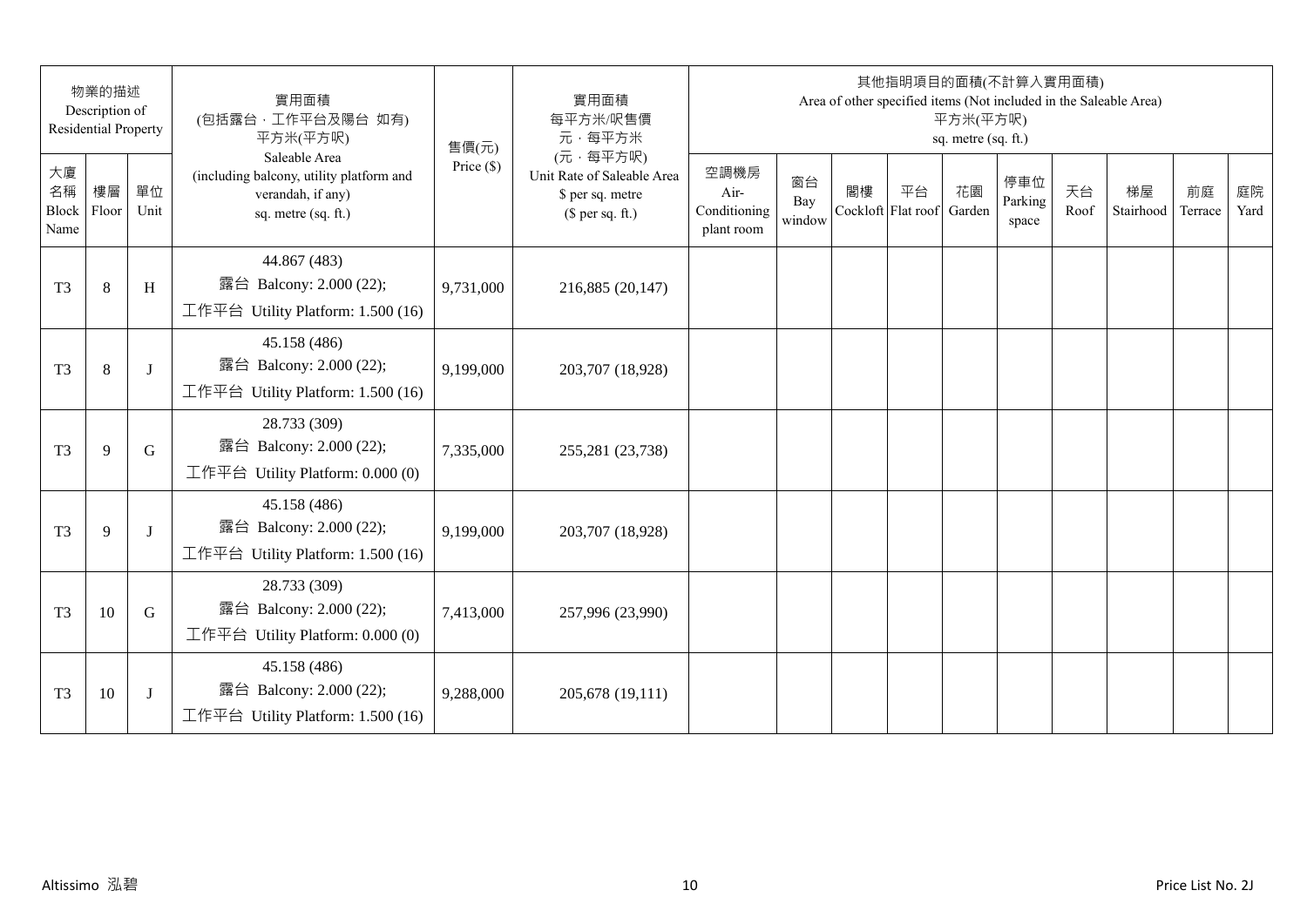| 物業的描述<br>Description of<br><b>Residential Property</b> |    |            | 實用面積<br>(包括露台, 工作平台及陽台 如有)<br>平方米(平方呎)                                                                | 實用面積<br>售價(元) | 每平方米/呎售價<br>元·每平方米                                                             | 其他指明項目的面積(不計算入實用面積)<br>Area of other specified items (Not included in the Saleable Area)<br>平方米(平方呎)<br>sq. metre (sq. ft.) |                     |                          |    |              |                         |            |                 |               |            |
|--------------------------------------------------------|----|------------|-------------------------------------------------------------------------------------------------------|---------------|--------------------------------------------------------------------------------|-----------------------------------------------------------------------------------------------------------------------------|---------------------|--------------------------|----|--------------|-------------------------|------------|-----------------|---------------|------------|
| 大廈<br>名稱<br>Block Floor<br>Name                        | 樓層 | 單位<br>Unit | Saleable Area<br>(including balcony, utility platform and<br>verandah, if any)<br>sq. metre (sq. ft.) | Price $(\$)$  | (元·每平方呎)<br>Unit Rate of Saleable Area<br>\$ per sq. metre<br>$$$ per sq. ft.) | 空調機房<br>Air-<br>Conditioning<br>plant room                                                                                  | 窗台<br>Bay<br>window | 閣樓<br>Cockloft Flat roof | 平台 | 花園<br>Garden | 停車位<br>Parking<br>space | 天台<br>Roof | 梯屋<br>Stairhood | 前庭<br>Terrace | 庭院<br>Yard |
| T <sub>3</sub>                                         | 11 | G          | 28.733 (309)<br>露台 Balcony: 2.000 (22);<br>工作平台 Utility Platform: 0.000 (0)                           | 7,507,000     | 261,268 (24,294)                                                               |                                                                                                                             |                     |                          |    |              |                         |            |                 |               |            |
| T <sub>3</sub>                                         | 11 | J          | 45.158 (486)<br>露台 Balcony: 2.000 (22);<br>工作平台 Utility Platform: 1.500 (16)                          | 9,422,000     | 208,645 (19,387)                                                               |                                                                                                                             |                     |                          |    |              |                         |            |                 |               |            |
| T <sub>3</sub>                                         | 12 | G          | 28.733 (309)<br>露台 Balcony: 2.000 (22);<br>工作平台 Utility Platform: $0.000(0)$                          | 7,611,000     | 264,887 (24,631)                                                               |                                                                                                                             |                     |                          |    |              |                         |            |                 |               |            |
| T <sub>3</sub>                                         | 12 | J          | 45.158 (486)<br>露台 Balcony: 2.000 (22);<br>工作平台 Utility Platform: 1.500 (16)                          | 9,556,000     | 211,613 (19,663)                                                               |                                                                                                                             |                     |                          |    |              |                         |            |                 |               |            |
| T <sub>3</sub>                                         | 15 | E          | 28.805 (310)<br>露台 Balcony: 2.000 (22);<br>工作平台 Utility Platform: $0.000(0)$                          | 7,597,000     | 263,739 (24,506)                                                               |                                                                                                                             |                     |                          |    |              |                         |            |                 |               |            |
| T <sub>3</sub>                                         | 15 | G          | 28.733 (309)<br>露台 Balcony: 2.000 (22);<br>工作平台 Utility Platform: 0.000 (0)                           | 7,748,000     | 269,655 (25,074)                                                               |                                                                                                                             |                     |                          |    |              |                         |            |                 |               |            |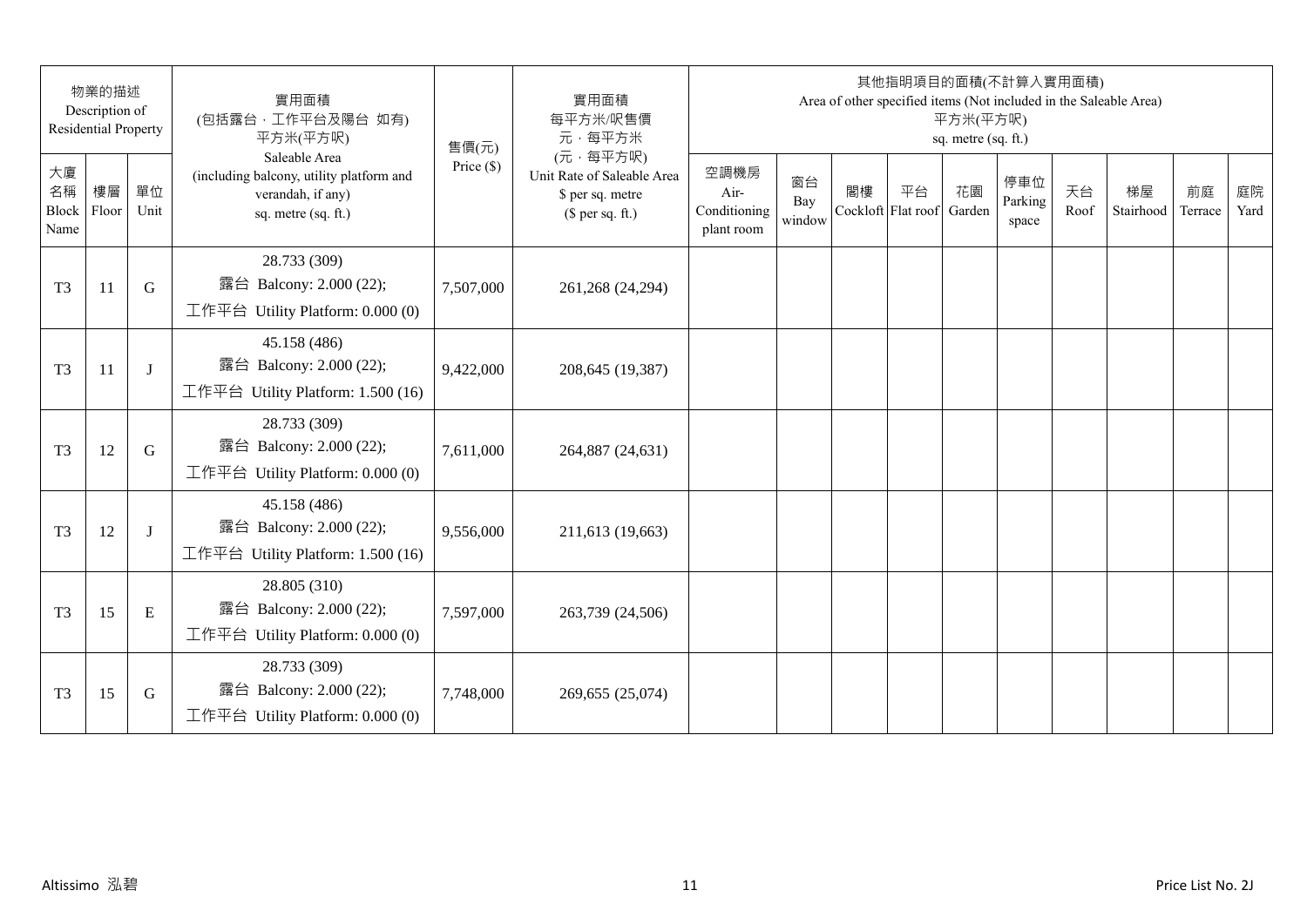| 物業的描述<br>Description of<br><b>Residential Property</b> |             |            | 實用面積<br>(包括露台,工作平台及陽台 如有)<br>平方米(平方呎)                                                                 | 售價(元)        | 實用面積<br>每平方米/呎售價<br>元·每平方米                                                     | 其他指明項目的面積(不計算入實用面積)<br>Area of other specified items (Not included in the Saleable Area)<br>平方米(平方呎)<br>sq. metre (sq. ft.) |                     |    |                          |              |                         |            |                 |               |            |
|--------------------------------------------------------|-------------|------------|-------------------------------------------------------------------------------------------------------|--------------|--------------------------------------------------------------------------------|-----------------------------------------------------------------------------------------------------------------------------|---------------------|----|--------------------------|--------------|-------------------------|------------|-----------------|---------------|------------|
| 大廈<br>名稱<br>Block<br>Name                              | 樓層<br>Floor | 單位<br>Unit | Saleable Area<br>(including balcony, utility platform and<br>verandah, if any)<br>sq. metre (sq. ft.) | Price $(\$)$ | (元·每平方呎)<br>Unit Rate of Saleable Area<br>\$ per sq. metre<br>$$$ per sq. ft.) | 空調機房<br>Air-<br>Conditioning<br>plant room                                                                                  | 窗台<br>Bay<br>window | 閣樓 | 平台<br>Cockloft Flat roof | 花園<br>Garden | 停車位<br>Parking<br>space | 天台<br>Roof | 梯屋<br>Stairhood | 前庭<br>Terrace | 庭院<br>Yard |
| T <sub>3</sub>                                         | 15          | J          | 45.158 (486)<br>露台 Balcony: 2.000 (22);<br>工作平台 Utility Platform: 1.500 (16)                          | 9,733,000    | 215,532 (20,027)                                                               |                                                                                                                             |                     |    |                          |              |                         |            |                 |               |            |
| T <sub>3</sub>                                         | 16          | ${\bf E}$  | 28.805 (310)<br>露台 Balcony: 2.000 (22);<br>工作平台 Utility Platform: 0.000 (0)                           | 7,737,000    | 268,599 (24,958)                                                               |                                                                                                                             |                     |    |                          |              |                         |            |                 |               |            |
| T <sub>3</sub>                                         | 16          | G          | 28.733 (309)<br>露台 Balcony: 2.000 (22);<br>工作平台 Utility Platform: 0.000 (0)                           | 7,886,000    | 274,458 (25,521)                                                               |                                                                                                                             |                     |    |                          |              |                         |            |                 |               |            |
| T <sub>3</sub>                                         | 16          | H          | 44.867 (483)<br>露台 Balcony: 2.000 (22);<br>工作平台 Utility Platform: 1.500 (16)                          | 10,488,000   | 233,758 (21,714)                                                               |                                                                                                                             |                     |    |                          |              |                         |            |                 |               |            |
| T <sub>3</sub>                                         | 16          | J          | 45.158 (486)<br>露台 Balcony: 2.000 (22);<br>工作平台 Utility Platform: 1.500 (16)                          | 9,914,000    | 219,540 (20,399)                                                               |                                                                                                                             |                     |    |                          |              |                         |            |                 |               |            |
| T <sub>3</sub>                                         | 16          | L          | 44.887 (483)<br>露台 Balcony: 2.000 (22);<br>工作平台 Utility Platform: 1.500 (16)                          | 9,894,000    | 220,420 (20,484)                                                               |                                                                                                                             |                     |    |                          |              |                         |            |                 |               |            |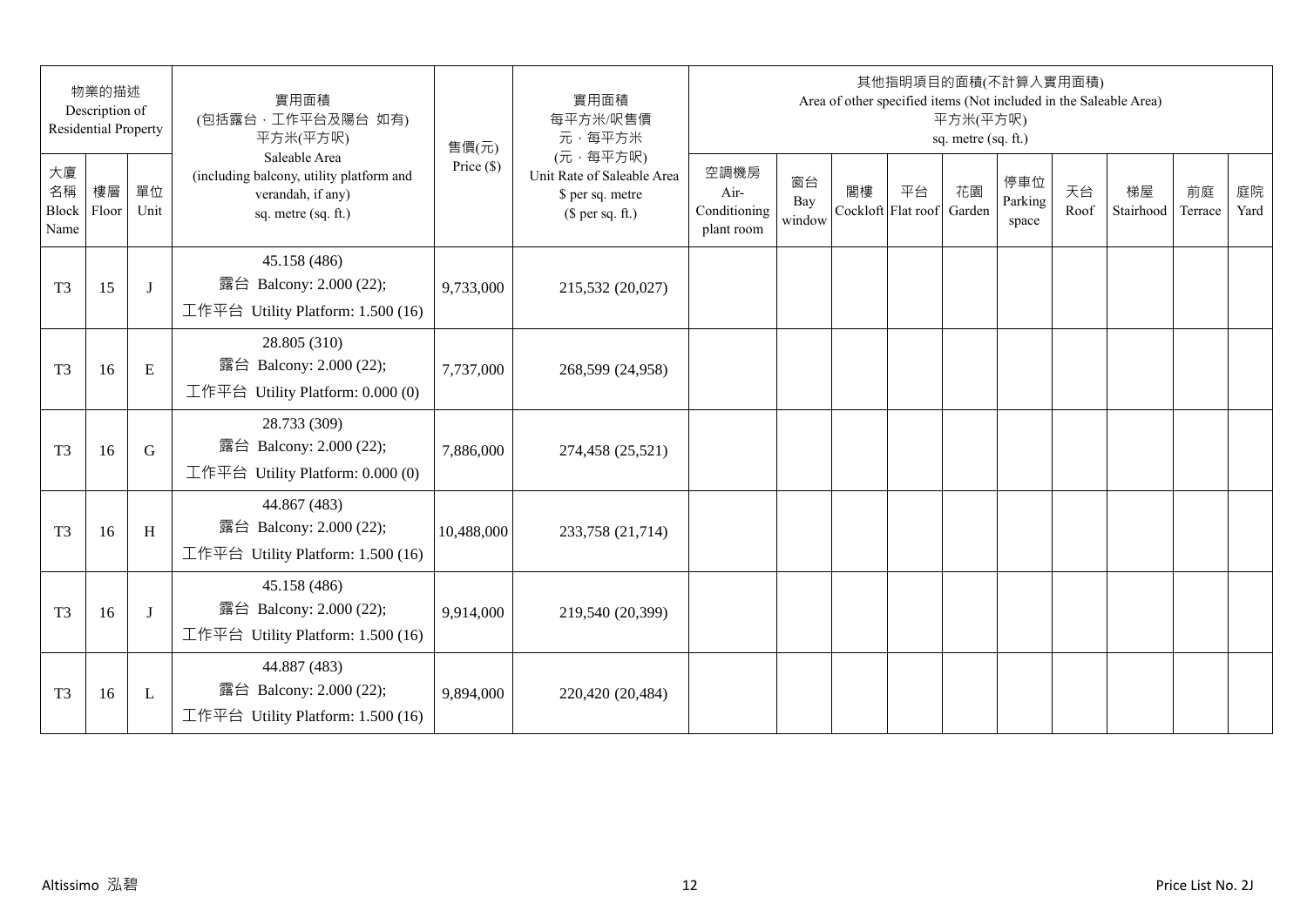| 物業的描述<br>Description of<br>Residential Property |                |              | 實用面積<br>(包括露台,工作平台及陽台 如有)<br>平方米(平方呎)                                                                 | 售價(元)        | 實用面積<br>每平方米/呎售價<br>元·每平方米                                                     | 其他指明項目的面積(不計算入實用面積)<br>Area of other specified items (Not included in the Saleable Area)<br>平方米(平方呎)<br>sq. metre (sq. ft.) |                     |    |                          |              |                         |            |                 |               |            |
|-------------------------------------------------|----------------|--------------|-------------------------------------------------------------------------------------------------------|--------------|--------------------------------------------------------------------------------|-----------------------------------------------------------------------------------------------------------------------------|---------------------|----|--------------------------|--------------|-------------------------|------------|-----------------|---------------|------------|
| 大廈<br>名稱<br>Block<br>Name                       | 樓層<br>Floor    | 單位<br>Unit   | Saleable Area<br>(including balcony, utility platform and<br>verandah, if any)<br>sq. metre (sq. ft.) | Price $(\$)$ | (元·每平方呎)<br>Unit Rate of Saleable Area<br>\$ per sq. metre<br>$$$ per sq. ft.) | 空調機房<br>$Air-$<br>Conditioning<br>plant room                                                                                | 窗台<br>Bay<br>window | 閣樓 | 平台<br>Cockloft Flat roof | 花園<br>Garden | 停車位<br>Parking<br>space | 天台<br>Roof | 梯屋<br>Stairhood | 前庭<br>Terrace | 庭院<br>Yard |
| T <sub>5</sub>                                  |                | $\mathbf{J}$ | 48.593 (523)<br>露台 Balcony: 2.000 (22);<br>工作平台 Utility Platform: 0.000 (0)                           | 9,808,000    | 201,840 (18,753)                                                               |                                                                                                                             |                     |    | 5.699<br>(61)            |              |                         |            |                 |               |            |
| T <sub>5</sub>                                  | $\overline{7}$ | $\mathbf{F}$ | 28.578 (308)<br>露台 Balcony: 2.000 (22);<br>工作平台 Utility Platform: $0.000(0)$                          | 7,680,000    | 268,738 (24,935)                                                               |                                                                                                                             |                     |    |                          |              |                         |            |                 |               |            |
| T <sub>5</sub>                                  | 8              | $\mathbf{F}$ | 28.578 (308)<br>露台 Balcony: 2.000 (22);<br>工作平台 Utility Platform: $0.000(0)$                          | 7,785,000    | 272,412 (25,276)                                                               |                                                                                                                             |                     |    |                          |              |                         |            |                 |               |            |
| T <sub>5</sub>                                  | 12             | F            | 28.578 (308)<br>Balcony: 2.000 (22);<br>露台<br>工作平台 Utility Platform: $0.000(0)$                       | 8,061,000    | 282,070 (26,172)                                                               |                                                                                                                             |                     |    |                          |              |                         |            |                 |               |            |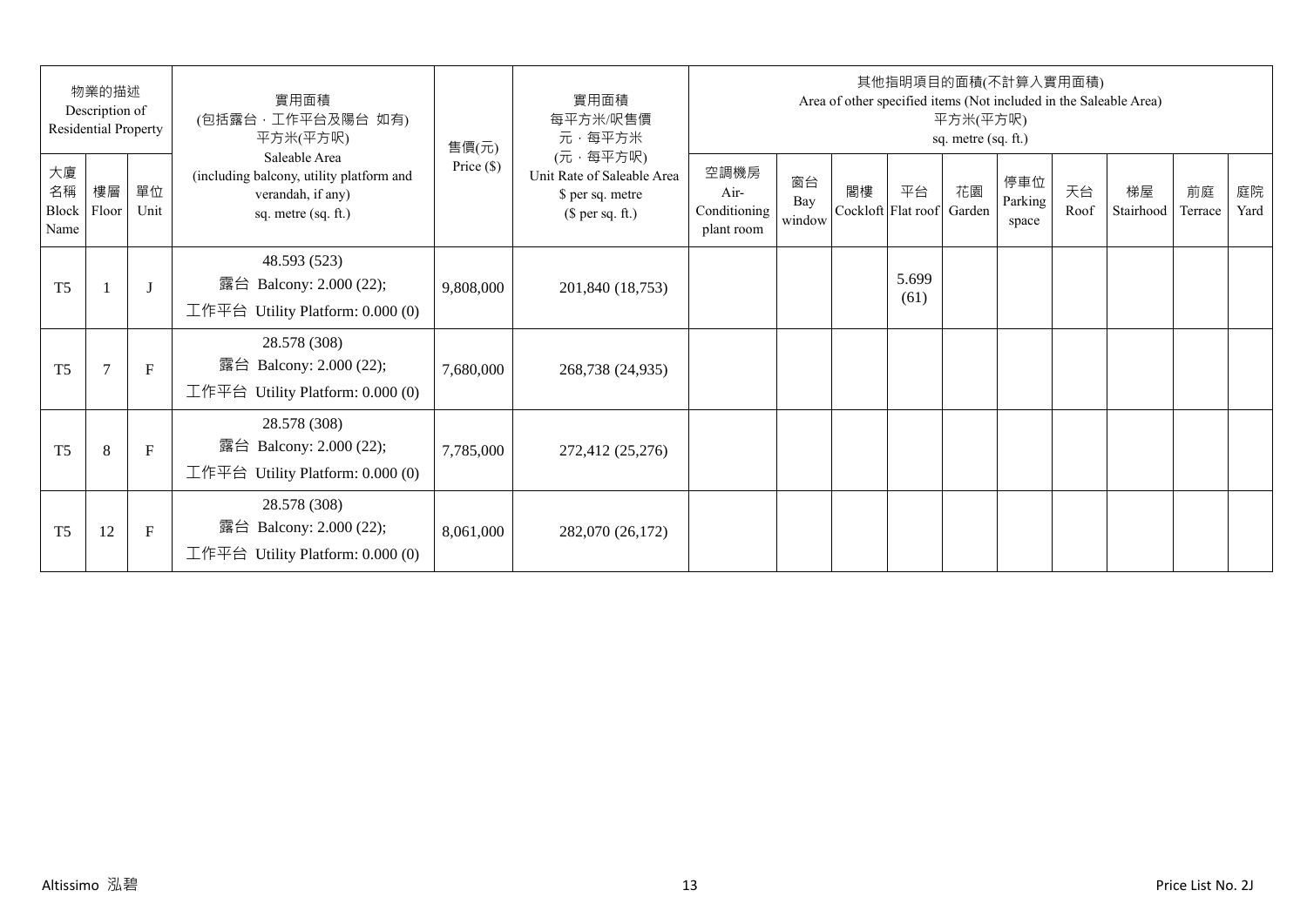# **第三部份:其他資料 Part 3: Other Information**

#### (1) 準買家應參閱發展項目的售樓說明書,以了解該項目的資料。 Prospective purchasers are advised to refer to the sales brochure for the development for information on the development.

# $(2)$  根據《一手住宅物業銷售條例》第 52(1)條及第 53(2)及(3)條,

According to sections 52(1) and 53(2) and (3) of the Residential Properties (First-hand Sales) Ordinance, –

# 第 52(1) 條 / Section 52(1)

在某人就指明住宅物業與擁有人訂立臨時買賣合約時,該人須向擁有人支付售價的 5%的臨時訂金。

A preliminary deposit of 5% of the purchase price is payable by a person to the owner on entering into a preliminary agreement for sale and purchase in respect of the specified residential property with the owner.

### 第 53(2) 條 / Section 53(2)

如某人於某日期訂立臨時買賣合約,並於該日期後的 5 個工作日內,就有關住宅物業簽立買賣合約,則擁有人必須在該日期後的 8 個工作日內,簽立該買賣合約。 If a person executes an agreement for sale and purchase in respect of the residential property within 5 working days after the date on which the person enters into the preliminary agreement for sale and purchase, the owner must execute the agreement for sale and purchase within 8 working days after that date.

# 第 53(3) 條 / Section 53(3)

如某人於某日期訂立臨時買賣合約時,但沒有於該日期後的 5 個工作日內,就有關住宅物業簽立買賣合約,則 – (i) 該臨時合約即告終止;(ii) 有關的臨時訂金即予沒收;及 (iii) 擁 有人不得就該人沒有簽立買賣合約而針對該人提出進一步申索。

If a person does not execute an agreement for sale and purchase in respect of the residential property within 5 working days after the date on which the person enters into the preliminary agreement for sale and purchase-

(i) the preliminary agreement is terminated; (ii) the preliminary deposit is forfeited; and (iii) the owner does not have any further claim against the person for the failure.

### (3) 實用面積及屬該住宅物業其他指明項目的面積是按《一手住宅物業銷售條例》第 8 條及附表二第 2 部的計算得出的。

The saleable area and area of other specified items of the residential property are calculated in accordance with section 8 and Part 2 of Schedule 2 to the Residential Properties(First-hand Sales) Ordinance.<br>(4) (i) 註:在第(4)段中:

- 
- (a) 「售價」指本價單第二部份中所列之住宅物業的售價,而「成交金額」指將於臨時合約中訂明的住宅物業的實際售價。因應不同支付條款 及/或折扣按售價計算得出之價目,皆以進位到最接近的千位數作為成交金額。
- (b) 「工作日」按《一手住宅物業銷售條例》第 2(1)條所定義。
- (c) 「臨時合約」指臨時買賣合約。
- (d) 「正式合約」指正式買賣合約。
- Note: In paragraph (4): (a)
- "price" means the price of the residential property set out in Part 2 of this price list, and "transaction price" means the actual price of the residential property to be set out in PASP. The price obtained after applying the relevant terms of payment and/or applicable discount(s) on the price will be rounded up to the nearest thousand to determine the transaction price.
	- (b) "working day" shall be as defined in section 2(1) of the Residential Properties (First-hand Sales) Ordinance.
	- (c) "PASP" means the Preliminary Agreement for Sale and Purchase.
	- (d) "ASP" means the Agreement for Sale and Purchase.

於簽署臨時合約時,買方須繳付相等於成交金額的 5%作為臨時訂金,請帶備港幣\$100,000 銀行本票以支付部份臨時訂金,抬頭請寫「的近律師行」或"Deacons"。請另備支 票以繳付臨時訂金之餘額。

The purchasers shall pay the preliminary deposit equivalent to 5% of the transaction price upon signing of the PASP. Please bring along a cashiers' order of HK\$100,000 made payable to "Deacons" for payment of part of the preliminary deposit. Please also bring along a cheque for payment of the balance of the preliminary deposit.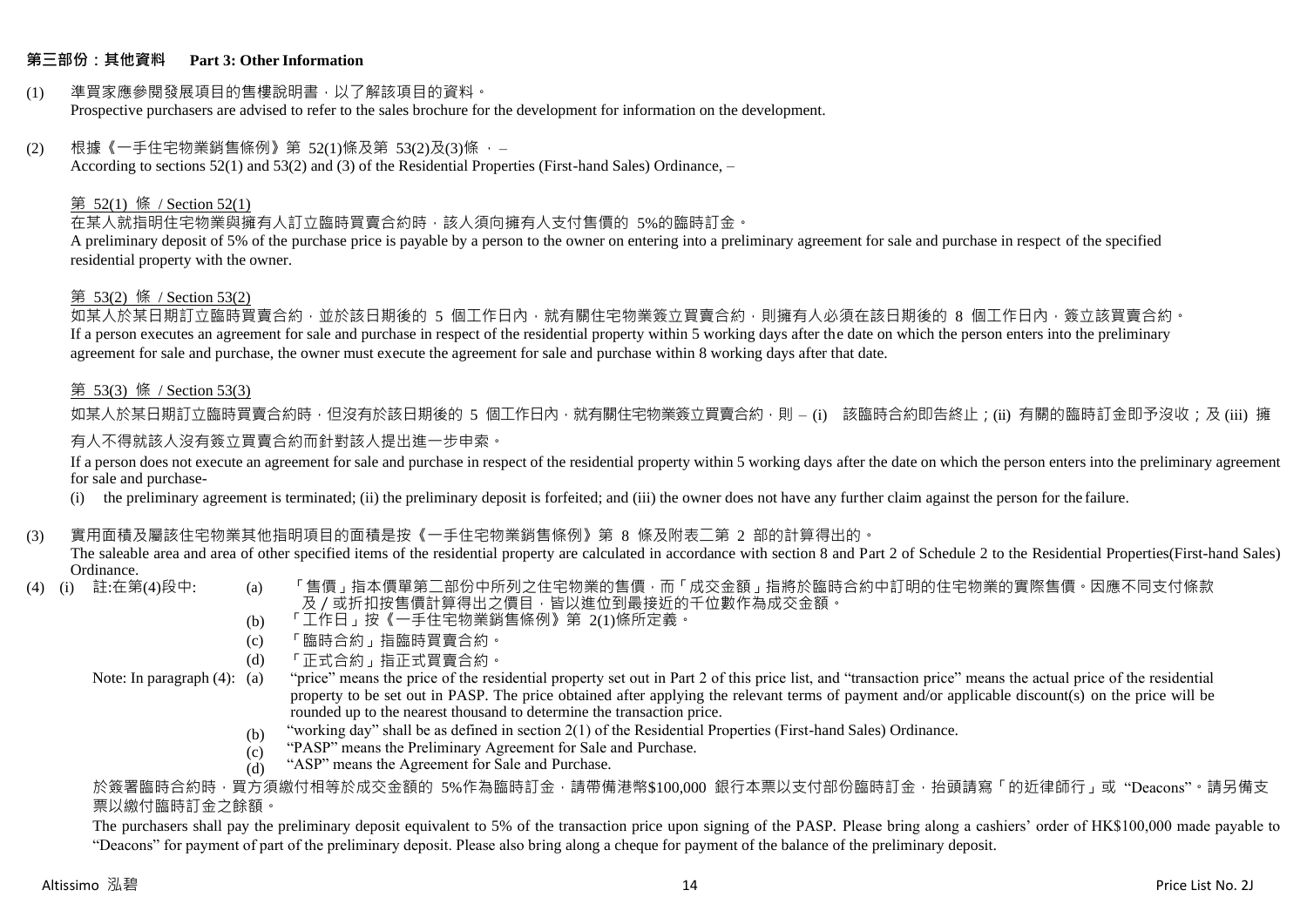- (A) 120 天現金優惠付款計劃 120-day Cash Payment Plan (照售價減 10%) (10% discount from the price)
	- (1) 買方須於簽署臨時合約時繳付相等於成交金額 5% 作為臨時訂金。買方須於簽署臨時合約後 5 個工作日內簽署正式合約。 The purchaser shall pay the preliminary deposit equivalent to 5% of the transaction price upon signing of the PASP. The ASP shall be signed by the purchaser within 5 working days after signing of the PASP.
	- (2) 買方簽署臨時合約後 30 天內再付成交金額 5%作為加付訂金。 A further 5% of the transaction price being further deposit shall be paid by the purchaser within 30 days after signing of the PASP.
	- 成交金額 90% 即成交金額餘款於買方簽署臨時合約後 120 天内或於賣方就其有能力將有關住宅物業有效地轉讓予買方一事向買方發出書面通知的日期後的 14 日內由買方 付清,以較早者為準。

90% of the transaction price being balance of the transaction price shall be paid by the purchaser within 120 days after signing of the PASP or within 14 days after the date of written notification to the purchaser that the vendor is in a position validly to assign the relevant residential property to the purchaser, whichever is earlier.

本付款計劃提供「101 第一按揭貸款」及「101 第二按揭貸款」安排,該安排詳情見第 (4)(iii)(h) 段及第 (4)(iii)(i) 段。 The arrangements of "101 First Mortgage Loan" and "101 Second Mortgage Loan" will be provided under this payment plan. Please see paragraph (4)(iii)(h) and paragraph (4)(iii)(i) for the details of that arrangement.

- (A1) (並無此編號之支付條款)( No Terms of Payment of such numbering)
- (A2) (並無此編號之支付條款)( No Terms of Payment of such numbering)
- (A3) (並無此編號之支付條款)( No Terms of Payment of such numbering)
- (A4) (並無此編號之支付條款)( No Terms of Payment of such numbering)
- (B) (並無此編號之支付條款)( No Terms of Payment of such numbering)
- (C) (並無此編號之支付條款)( No Terms of Payment of such numbering)
- (C1) (並無此編號之支付條款)( No Terms of Payment of such numbering)
- (C2) (並無此編號之支付條款)( No Terms of Payment of such numbering)
- (C3) (並無此編號之支付條款)( No Terms of Payment of such numbering)
- (C4)(並無此編號之支付條款)( No Terms of Payment of such numbering)

#### (C5) 5% 首置建築期付款計劃 5% Easy-pay Stage Payment Plan (照售價減 5%) (5% discount from the price)

(1) 買方須於簽署臨時合約時繳付相等於成交金額 5% 作為臨時訂金。買方須於簽署臨時合約後 5 個工作日內簽署正式合約。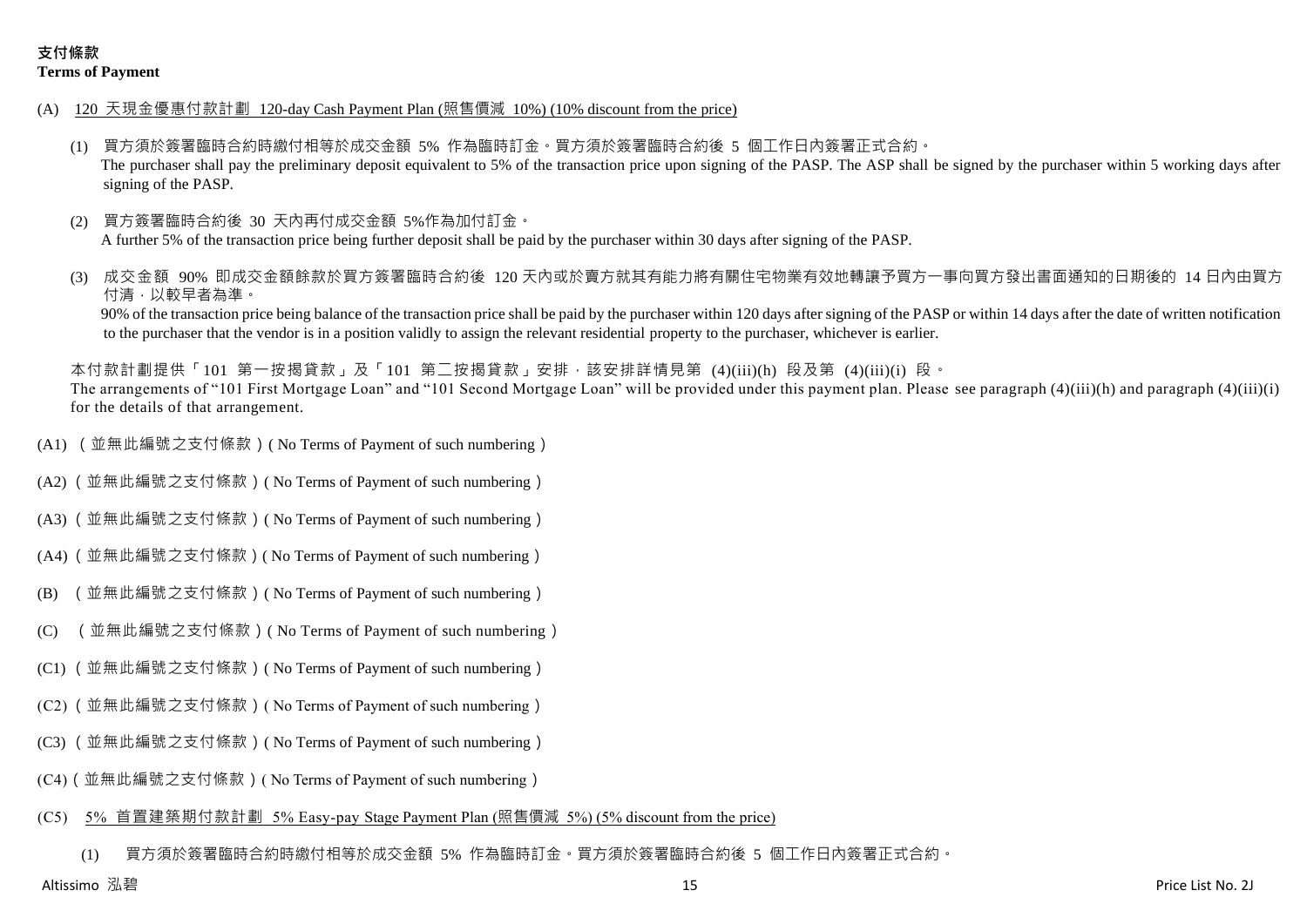The purchaser shall pay the preliminary deposit equivalent to 5% of the transaction price upon signing of the PASP. The ASP shall be signed by the purchaser within 5 working days after signing of the PASP.

- (2) 買方簽署臨時合約後 60 天內再付成交金額 5% 作為加付訂金。 A further 5% of the transaction price being further deposit shall be paid by the purchaser within 60 days after signing of the PASP.
- (3) 買方簽署臨時合約後 90 天內再付成交金額 5% 作為加付訂金。 A further 5% of the transaction price being further deposit shall be paid by the purchaser within 90 days after signing of the PASP.
- (4) 成交金額 85% 即成交金額餘款於賣方就其有能力將有關住宅物業有效地轉讓予買方一事向買方發出書面通知的日期後的 14 日內由買方付清。 85% of the transaction price being balance of the transaction price shall be paid by the purchaser within 14 days after the date of written notification to the purchaser that the vendor is in a position validly to assign the relevant residential property to the purchaser.

本付款計劃提供「101 第一按揭貸款」及「101第 二按揭貸款」安排,該安排詳情見第 (4)(iii)(h) 段及第 (4)(iii)(i) 段。 The arrangements of "101 First Mortgage Loan" and "101 Second Mortgage Loan" will be provided under this payment plan. Please see paragraph (4)(iii)(h) and paragraph (4)(iii)(i) for the details of that arrangement.

- (C6) (並無此編號之支付條款)( No Terms of Payment of such numbering)
- (C7) 2 年無憂回報補貼建築期付款計劃 2 -Year Hassle-free Cash-Return Subsidy Stage Payment Plan (照售價減 1.5%) (1.5% discount from the price)
	- (1) 買方須於簽署臨時合約時繳付相等於成交金額 5% 作為臨時訂金。買方須於簽署臨時合約後 5 個工作日內簽署正式合約。 The purchaser shall pay the preliminary deposit equivalent to 5% of the transaction price upon signing of the PASP. The ASP shall be signed by the purchaser within 5 working days after signing of the PASP.
	- (2) 買方簽署臨時合約後 60 天內再付成交金額 5% 作為加付訂金。 A further 5% of the transaction price being further deposit shall be paid by the purchaser within 60 days after signing of the PASP.
	- (3) 買方簽署臨時合約後 90 天內再付成交金額 5% 作為部份成交金額。 A further 5% of the transaction price being part payment of the transaction price shall be paid by the purchaser within 90 days after signing of the PASP.
	- (4) 成交金額 85% 即成交金額餘款於賣方就其有能力將有關住宅物業有效地轉讓予買方一事向買方發出書面通知的日期後的 14 日內由買方付清。 85% of the transaction price being balance of the transaction price shall be paid by the purchaser within 14 days after the date of written notification to the purchaser that the vendor is in a position validly to assign the relevant residential property to the purchaser.
- (C8) 3 年無憂回報補貼建築期付款計劃 3 -Year Hassle-free Cash-Return Subsidy Stage Payment Plan (照售價減 2%) (2% discount from the price)
	- (1) 買方須於簽署臨時合約時繳付相等於成交金額 5% 作為臨時訂金。買方須於簽署臨時合約後 5 個工作日內簽署正式合約。 The purchaser shall pay the preliminary deposit equivalent to 5% of the transaction price upon signing of the PASP. The ASP shall be signed by the purchaser within 5 working days after signing of the PASP.
	- (2) 買方簽署臨時合約後 60 天內再付成交金額 5% 作為加付訂金。 A further 5% of the transaction price being further deposit shall be paid by the purchaser within 60 days after signing of the PASP.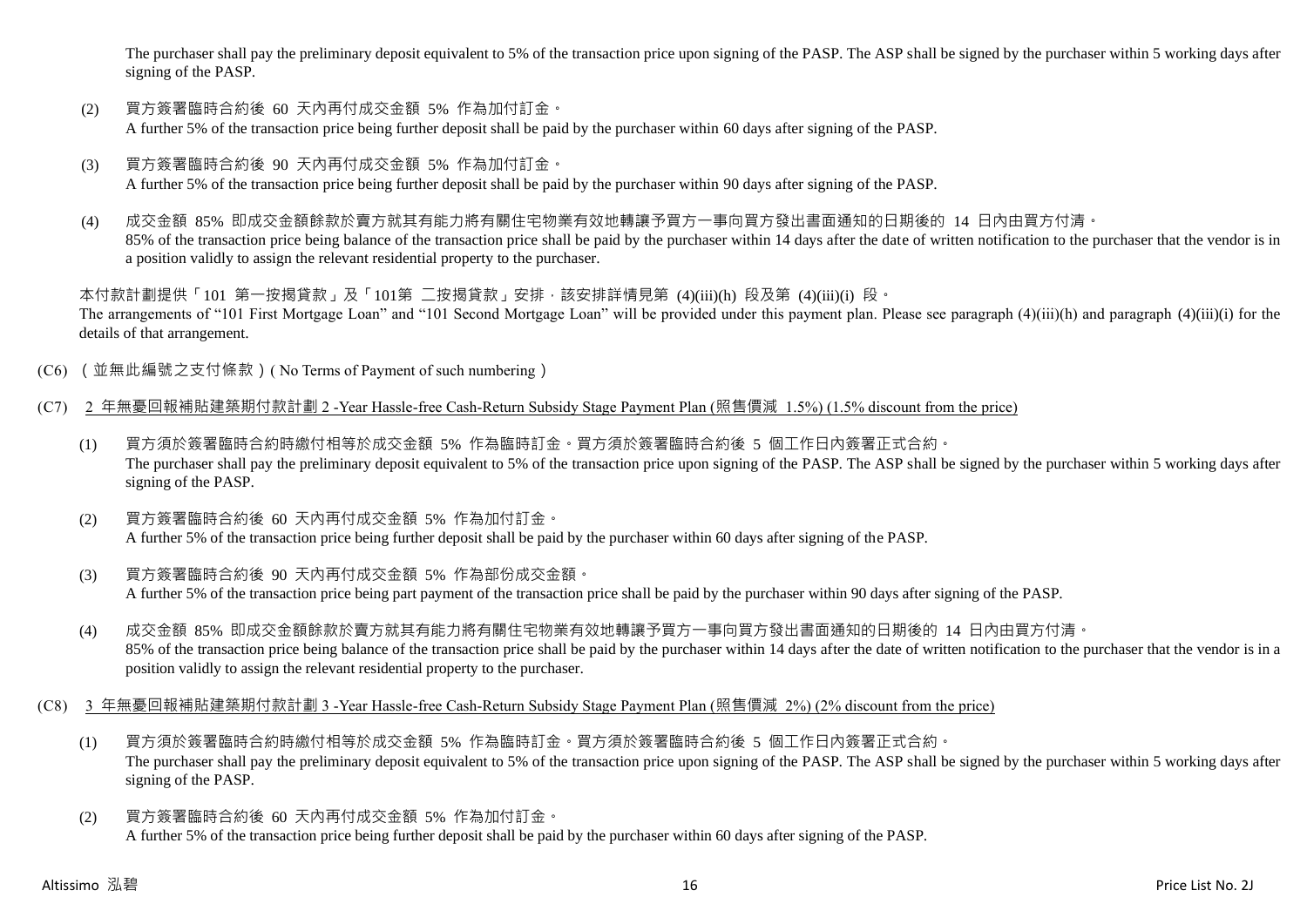(3) 買方簽署臨時合約後 90 天內再付成交金額 5% 作為部份成交金額。

A further 5% of the transaction price being part payment of the transaction price shall be paid by the purchaser within 90 days after signing of the PASP.

(4) 成交金額 85% 即成交金額餘款於賣方就其有能力將有關住宅物業有效地轉讓予買方一事向買方發出書面通知的日期後的 14 日內由買方付清。 85% of the transaction price being balance of the transaction price shall be paid by the purchaser within 14 days after the date of written notification to the purchaser that the vendor is in a position validly to assign the relevant residential property to the purchaser.

# (ii) **售價獲得折扣的基礎**

**The basis on which any discount on the price is available**

- (a) 見 4(i)  $\text{See } 4(i)$ .
- (b) 不適用。 Not applicable.

(c) 「限時置業售價折扣」:於 2020 年 6 月 30 日或之前簽署臨時合約購買本價單中之指明住宅物業之買方可獲額外售價 2%折扣優惠。

(只適用於 5%首置建築期付款計劃、2 年無憂回報補貼建築期付款計劃及 3 年無憂回報補貼建築期付款計劃)

"First Home Purchase Price Discount": An extra 2% discount from the price would be offered to the purchasers who sign the PASP to purchase a specified residential property listed in this price list on or before 30th June 2020.

(Only applicable to 5% Easy-pay Stage Payment Plan, 2 -Year Hassle-free Cash-Return Subsidy Stage Payment Plan and 3 -Year Hassle-free Cash-Return Subsidy Stage Payment Plan)

(d) 員工置業折扣 Staff Purchasing Discount

如買方(或構成買方之任何人士)屬任何「員工合資格人士」,並且沒有委任地產代理就購入住宅物業代其行事,可獲額外 5%售價折扣優惠,折扣優惠受相關公司內部條款約 束。

If the purchaser (or any person comprising the purchaser) is a "Qualified Staff", provided that the purchaser did not appoint any estate agent to act for him/her in the purchase of the residential property, an extra 5% discount on the Price would be offered, subject to the internal regulation of Respective Related Parties.

「員工合資格人士」再提起的要点,我與自己的需求的工作。「我們的工作」,「我們的工作,在中央的工作,在日本學院的人」,「我們在我們的人」。「中 國農產品交易有限公司或中國建築國際集團及其附屬公司之任何董事、員工及其直系親屬(任何個人的配偶、父母、子女、兄弟及姐妹為該個人之「直系親屬」,惟須提供令 賣方滿意的有關證明文件 以茲證明有關關係,且賣方對是否存在近親關係保留最終決定權)。

"Qualified Staff" means any director or employee (and his/her close family member (a spouse, parent, child, brother and sister of a person is a "close family member" of that person provided that the relevant supporting documents to the satisfaction of the Vendor must be provided to prove the relationship concerned and that the Vendor reserves the final right to decide whether or not such relationship exists)) of any of Country Garden Holdings Company Limited and its subsidiaries, Wang On Group Limited and its subsidiaries, Wang On Properties Limited, Wai Yuen Tong Medicine Holdings Limited, Easy One Financial Group Limited, China Agri-Products Exchange Limited and China State Construction International Holdings Ltd. and its subsidiaries.

買方須在遞交購樓意向登記表格時或前提供令賣方滿意的證據証明其為「員工合資格人士」及(如適用)直系親屬關係,賣方就相關買方是否「員工合資格人士」及(如適 用)存在直系親屬關係有最終決定權,而賣方之決定為最終及對買方具有約束力。

The purchaser shall on or before submission of the Registration of Intent form on the spot provide evidence for proof of being a (if applicable) "Qualified Staff" to the satisfaction of the Vendor and in this respect the Vendor shall have absolute discretion and the Vendor's decision shall be final and binding on the purchaser.

(e) 「管理費」優惠 "Management Fees" Discount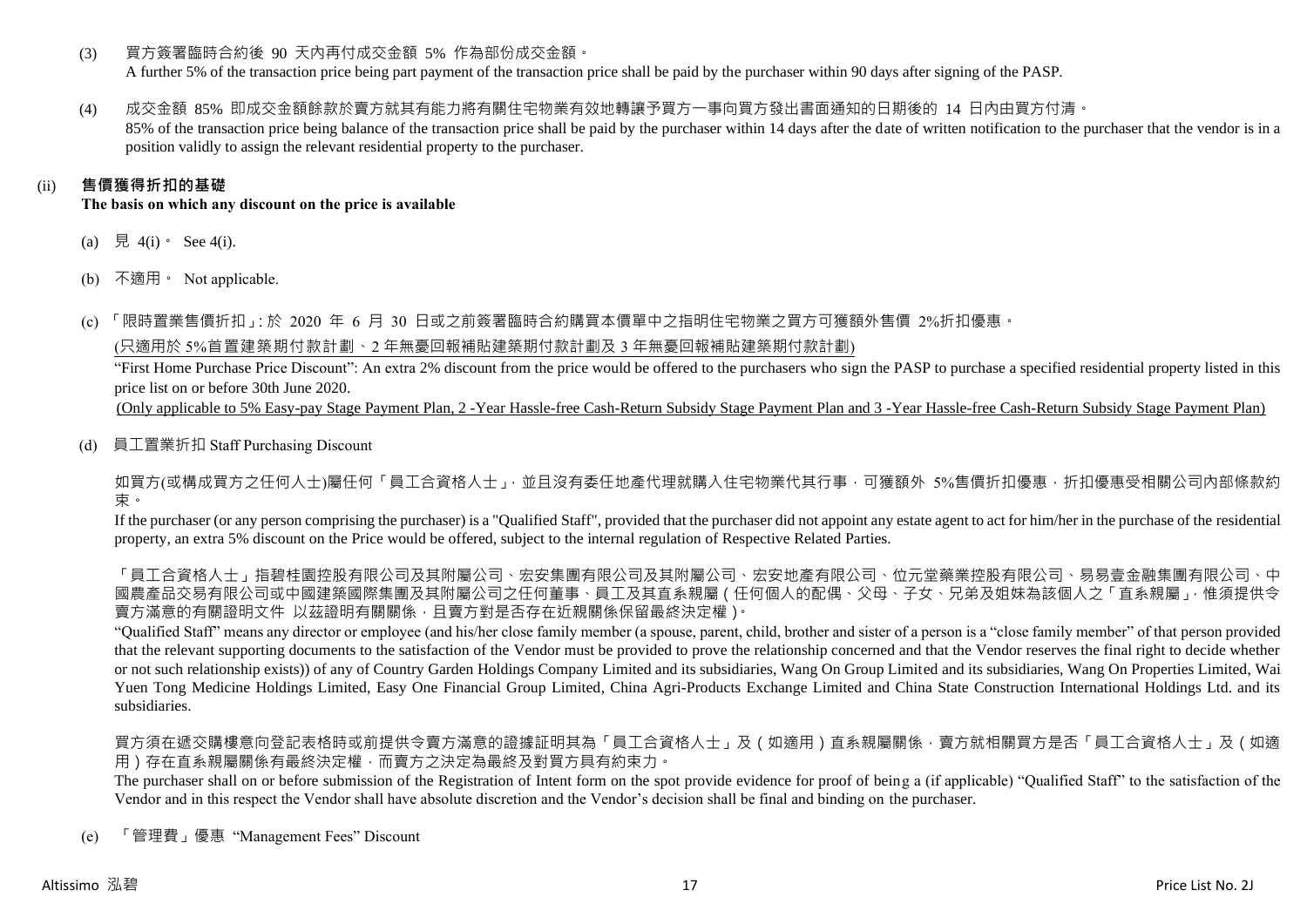於 2020 年 6 月 30 日或之前 · 首 10 名簽署臨時合約購買發展項目住宅物業(不論列於本價單或任何其他價單內)之買方 · 可享有下列售價折扣優惠作為「管理費」優惠: The first ten  $(10)$  purchasers who purchase the specified residential properties in the Development and sign the PASP thereof on or before 30<sup>th</sup> June 2020 (whether the specified residential property is included in this price list or any other price lists) will enjoy the "Management Fees" Discount as listed below as discount on the Price:

- (1) 每個一房住宅物業:港幣 \$98,000;或 For each one-bedroom residential property purchased: HK\$98,000; or
- (2) 每個二房住宅物業住宅物業:港幣 \$138,000;或 For each two-bedroom residential property purchased: HK\$138,000; or
- (3) 每個三房住宅物業住宅物業:港幣 \$218,000。 For each three-bedroom residential property purchased: HK\$218,000.

為免生疑,賣方並不就買方完成買賣後須繳付的管理費金額及其他費用作出任何明示或隱含之要約、陳述、承諾或保證。管理費金額以發展項目管理人決定為準。 For the avoidance of doubt, the Vendor does not make any express or implied representation, promise or warranty in relation to the amount of management fees and other charges payable by the purchases after completion of the sale and purchase. The amount of management shall be subject to the determination by the Manager of the Development.

(f) 「現樓開放月特別優惠」 "Property-Viewing Opening" Discount

於 2020 年 5 月 20 日起 ·首 20 名簽署臨時合約購買發展項目住宅物業 ( 不論列於本價單或任何其他價單內 ) 之買方 · 可享有下列售價折扣優惠作為「現樓開放月特 別優惠」優惠:

The first twenty (20) purchasers who purchase the specified residential properties in the Development and sign the PASP thereof from 20<sup>th</sup> May 2020 (whether the specified residential property is included in this price list or any other price lists) will enjoy the "Property-Viewing Opening" Discount as listed below as discount on the Price:

- (1) 每個一房住宅物業:港幣 \$66,000;或 For each one-bedroom residential property purchased: HK\$66,000; or
- (2) 每個二房住宅物業住宅物業:港幣 \$88,000;或 For each two-bedroom residential property purchased: HK\$88,000; or
- (3) 每個三房住宅物業住宅物業:港幣 \$168,000。 For each three-bedroom residential property purchased: HK\$168,000.
- (g) "Countrygardenhk" Instagram 帳戶跟隨優惠 "Countrygardenhk" Instagram Account Follows' Discount

凡於簽署臨時買賣合約前跟隨"countrygardenhk" Instagram 帳戶的買家,可獲 1% 售價折扣優惠。 A 1% discount from the Price would be offered to a Purchaser who has followed the "countrygardenhk" Instagram account before signing the Preliminary Agreement for Sale and Purchase.

### (iii) **可就購買發展項目中的指明住宅物業而連帶獲得的任何贈品、財務優惠或利益**

**Any gift, or any financial advantage or benefit, to be made available in connection with the purchase of a specified residential property in the Development**

(a) 見 4(i) 及 4(ii)。 See 4(i) and 4(ii)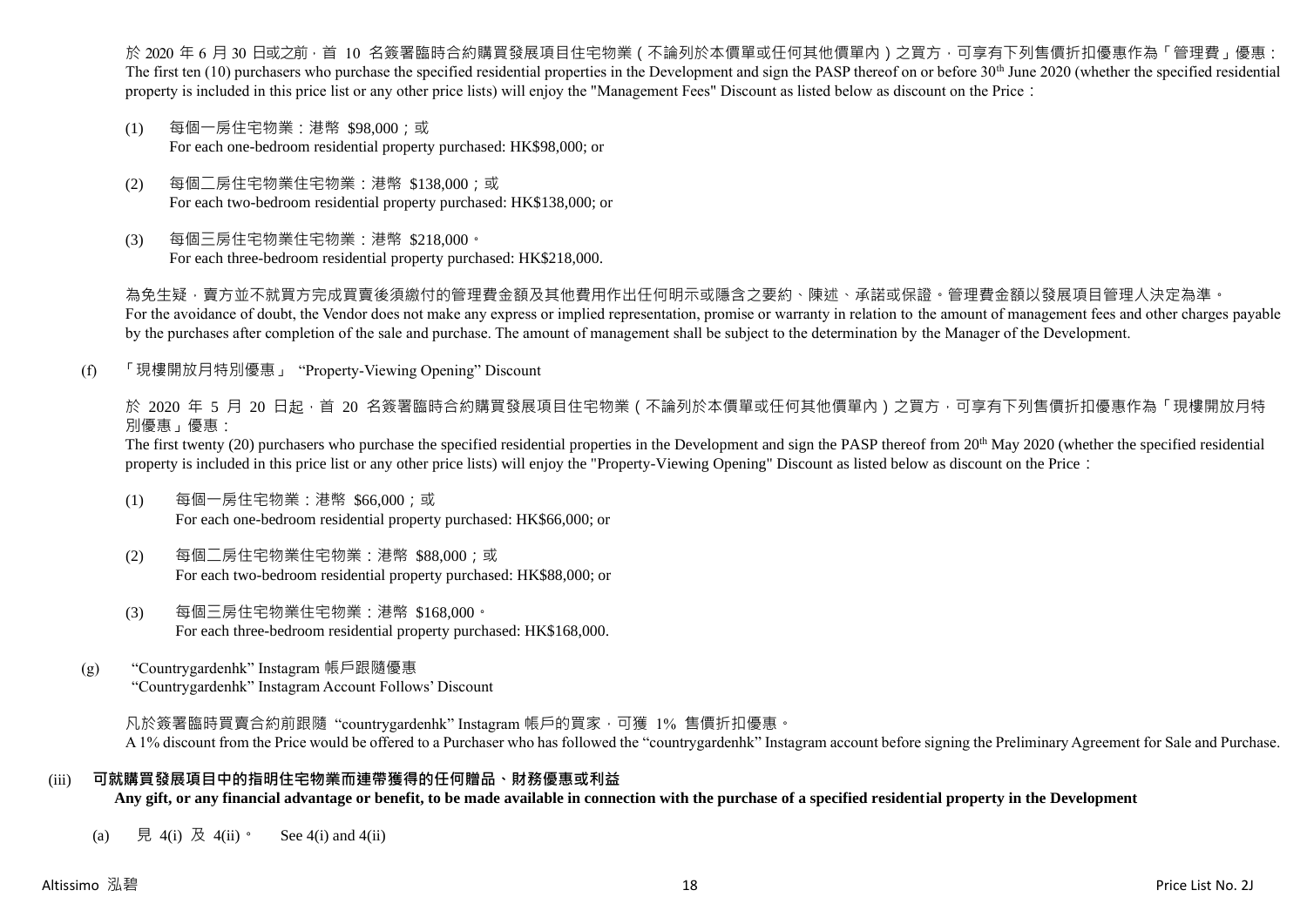(b) 「成交金額 75% 第一按揭」 "First Mortgage for 75% of the transaction price"

# **只適用於第( 4)(i)(A3)、第 (4)(i)(C2) 段及第 (4)(i)(C4) 段之付款計劃。** Only applicable to the payment plan under paragraphs  $(4)(i)(A3)$ ,  $(4)(i)(C2)$  and  $(4)(i)(C4)$ .

買方可向賣方介紹之財務機構或賣方指定的其它公司 (「介紹之第一承按人」) 申請最高達成交金額之 75% 之第一按揭 (「第一按揭貸款」)。第一按揭貸款及其申請受 以下條款及條件規限:

The purchaser may apply to the financial institution referred by the Vendor or any other company designated by the Vendor (the "Referred First Mortgagee") for first mortgage with a maximum loan amount equivalent to 75% of the transaction price (the "First Mortgage Loan"). The First Mortgage and its application are subject to the following terms and conditions:

(1) 買方必須於付清成交金額餘款之日起計最少 60 日前以指定的申請書向介紹之第一承按人申請第一按揭貸款。

The purchaser shall by prescribed form apply to the Referred First Mortgagee for the First Mortgage Loan, not less than 60 days before the due date of payment of the balance of the transaction price.

- (2) 買方須依照介紹之第一承按人之要求提供足夠之入息證明文件。 The purchaser shall provide sufficient proof of income in accordance with the requirements of the Referred First Mortgagee.
- (3) 買方須以所購之發展項目住宅物業之第一衡平法按揭及第一法定按揭作抵押。 The First Mortgage Loan shall be secured by a first equitable mortgage and a first legal mortgage over the residential property in the Development purchased by the purchaser.
- (4) 第一按揭貸款年期最長為 25 年。 The maximum tenor of the First Mortgage Loan shall not exceed 25 years.
- (5) 第一按揭貸款首 24 個月之年利率以介紹之第一承按人引用之最優惠利率 (P) 減 2% (P 2%) 計算。其後的年利率以最優惠利率加 2.375% (P + 2.375%) 計算。P 為 浮動利率,於本價單日期 P 為每年 5.375%。最終按揭利率以介紹之第一承按人審批結果而定,賣方並無就其作出,亦不得被視為就其作出任何不論明示或隱含之陳 述、承諾或保證。

The interest rate of the first 24 months of the First Mortgage Loan shall be Prime Rate (P) quoted by the Referred First Mortgagee minus 2% (P-2%). The interest rate for the rest of the term of the First Mortgage Loan shall be Prime Rate (P) plus 2.375% (P+2.375%). P is subject to fluctuation. P as at the date of this price list is 5.375% per annum. The final mortgage rate will be subject to final approval by the Referred First Mortgagee. No representation, undertaking or warranty, whether express or implied, is given, or shall be deemed to have been given by the Vendor in respect thereof.

(6) 第一按揭貸款之文件必須由介紹之第一承按人指定之律師行辦理,並由買方負責有關律師費用及其他開支。

All legal documents in relation to the First Mortgage Loan must be prepared by the solicitors' firm designated by the Referred First Mortgagee. All legal costs and other expenses incurred shall be paid by the Purchaser.

(7) 買方於決定選擇此安排前,請先向介紹之第一承按人查詢清楚按揭條款及條件、批核條件及申請手續。

The purchaser is advised to enquire with the Referred First Mortgagee on details of the terms and conditions of the mortgage, approval conditions and application procedures of the First Mortgage before choosing this arrangement.

- (8) 第一按揭貸款條款及批核條件僅供參考,介紹之第一承按人保留不時更改第一按揭貸款條款及批核條件的權利。 The terms and conditions and approval conditions of the First Mortgage Loan are for reference only, the Referred First Mortgagee reserves the right to change the terms and conditions and approval conditions of the First Mortgage Loan from time to time as it sees fit.
- (9) 有關第一按揭貸款之批核與否及借貸條款以介紹之第一承按人之最終決定為準,與賣方無關,目於任何情況賣方均無需為此負責。賣方並無或不得被視為就第一按揭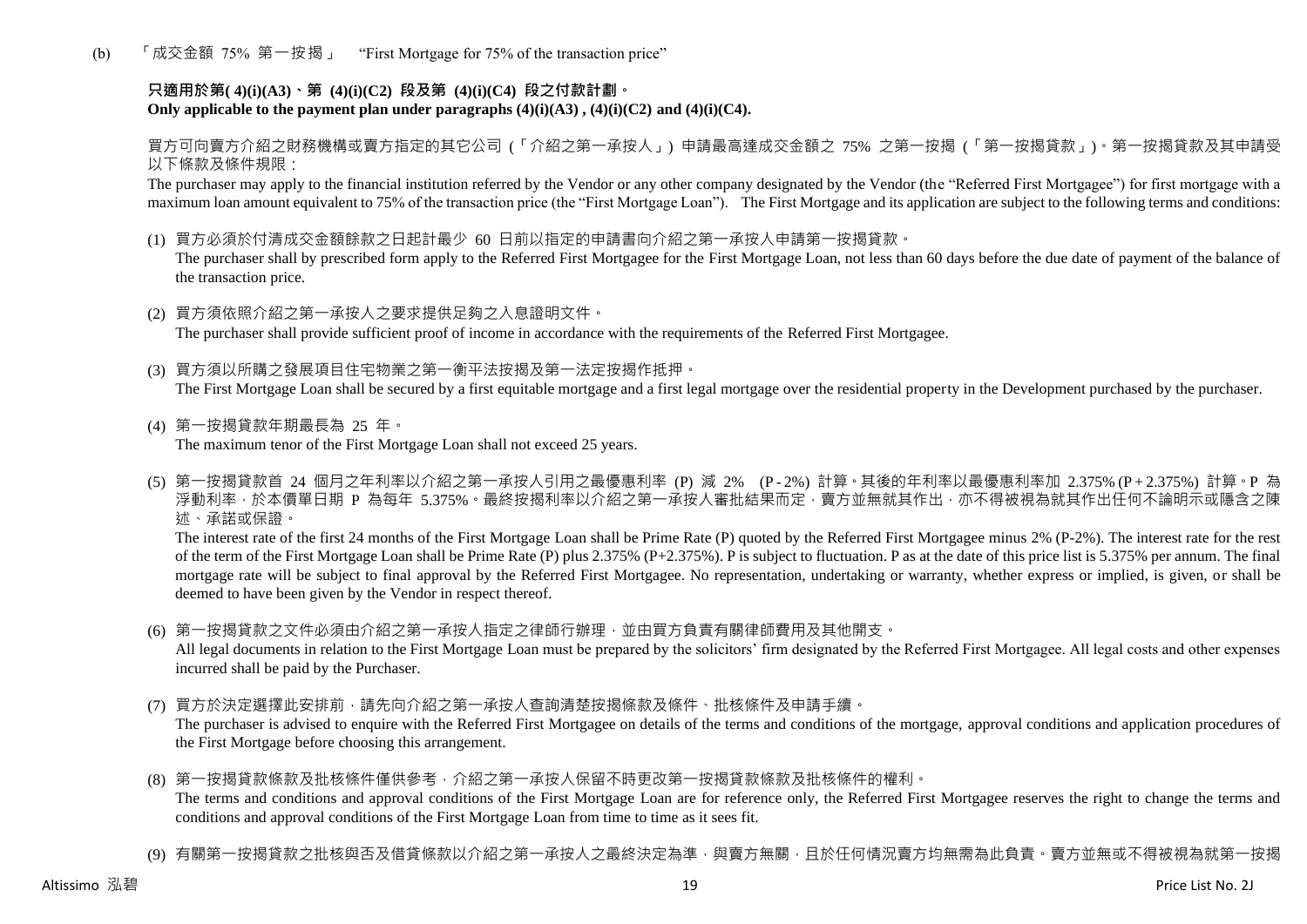貨款之按揭條款及條件以及申請之批核作出任何不論明示或隱含之陳述、承諾或保證。不論貸款獲批與否,買方仍須按正式合約完成交易及付清成交金額餘款。 The terms and conditions and the approval of applications for the First Mortgage Loan are subject to the final decision of the Referred First Mortgagee, and are not related to the Vendor (who shall under no circumstances be responsible therefor). No representation, undertaking or warranty, whether express or implied, is given, or shall be deemed to have been given by Vendor in respect of the terms and conditions and the approval of applications for the First Mortgage Loan. Regardless the First Mortgage Loan is granted or not, the purchaser(s) shall complete the sale and purchase in accordance with the ASP and pay the balance of the transaction price.

(c) 「成交金額 10% 第二按揭」 "Second Mortgage for 10% of the transaction price"

# **只適用於 第(4)(i)(C4) 段之付款計劃。**

**Only applicable to the payment plans under paragraphs (4)(i)(C4).**

買方可向賣方介紹之財務機構或賣方指定的其它公司 (「介紹之第二承按人」) 申請最高達成交額之 10% 之第二按揭,基本條款如下:

The Purchaser may apply to the financial institution referred by the Vendor or any other company designated by the Vendor (the "Referred Second Mortgagee") for second mortgage with a maximum loan amount equivalent to 10% of the transaction price (the "Second Mortgage"). The Second Mortgage and its application are subject to the following terms and conditions:

(1) 買方必須於付清成交金額餘款之日起計最少 60 日前以指定的申請書向介紹之第二承按人申請按揭貸款。

The purchaser(s) shall by prescribed form apply to the Referred Second Mortgagee for mortgage loan, not less than 60 days before the due date of payment of the balance of the transaction price.

- (2) 買方須依照介紹之第二承按人之要求提供足夠之入息證明文件。 The purchaser shall provide sufficient proof of income in accordance with the requirements of the Referred Second Mortgagee.
- (3) 第二按揭貸款年期最長為 5 年或與第一按揭貸款同等年期,以較短者為準 The maximum tenor of second mortgage loan shall be 5 years or the same tenor of first mortgage loan, whichever is the shorter.
- (4) 第二按揭首 24 個月之年利率以介紹之第二承按人引用之最優惠利率 (P) 減 2.75% (P 2.75%) 計算。其後的年利率以最優惠利率 (P) 加 2.375% (P + 2.375%) 計算。 P 為浮動利率,於本價單日期 P 為每年 5.375%。最終按揭利率以介紹之第二承按人審批結果而定,賣方並無就其作出,亦不得被視為就其作出任何不論明示或隱含 之陳述、承諾或保證。

The interest rate of the first 24 months of the Second Mortgage shall be Prime Rate (P) quoted by the Referred Second Mortgagee minus 2.75% (P-2.75%). The interest rate for the rest of the term of the Second Mortgage shall be Prime Rate (P) plus 2.375% (P+2.375%). P is subject to fluctuation. P as at the date of this price list is 5.375% per annum. The final mortgage rate will be subject to final approval by the Referred Second Mortgagee. No representation, undertaking or warranty, whether express or implied, is given, or shall be deemed to have been given by the Vendor in respect thereof.

- (5) 第二按揭貸款最高金額為成交金額的 10%,惟第一按揭貸款及第二按揭貸款總金額不可超過成交金額或有關住宅物業的估價 (以較低者為準) 的 85%。 The maximum second mortgage loan amount shall be 10% of the transaction price, but the total amount of the first mortgage loan and the second mortgage loan together shall not exceed 85% of the transaction price or the valuation of the relevant residential property, whichever is the lower.
- (6) 第一按揭貸款銀行須為介紹之第二承按人所指定之銀行,買方並須首先得到該銀行書面同意辦理第二按揭貸款。 The first mortgagee bank shall be one which is nominated by the Referred Second Mortgagee. The purchaser(s) shall obtain the prior written consent from the first mortgagee bank for the application of second mortgage loan.
- (7) 第一按揭貸款及第二按揭貸款申請將由有關承按機構獨立處理。

The applications for first mortgage loan and the second mortgage loan will be processed by the relevant mortgagees independently.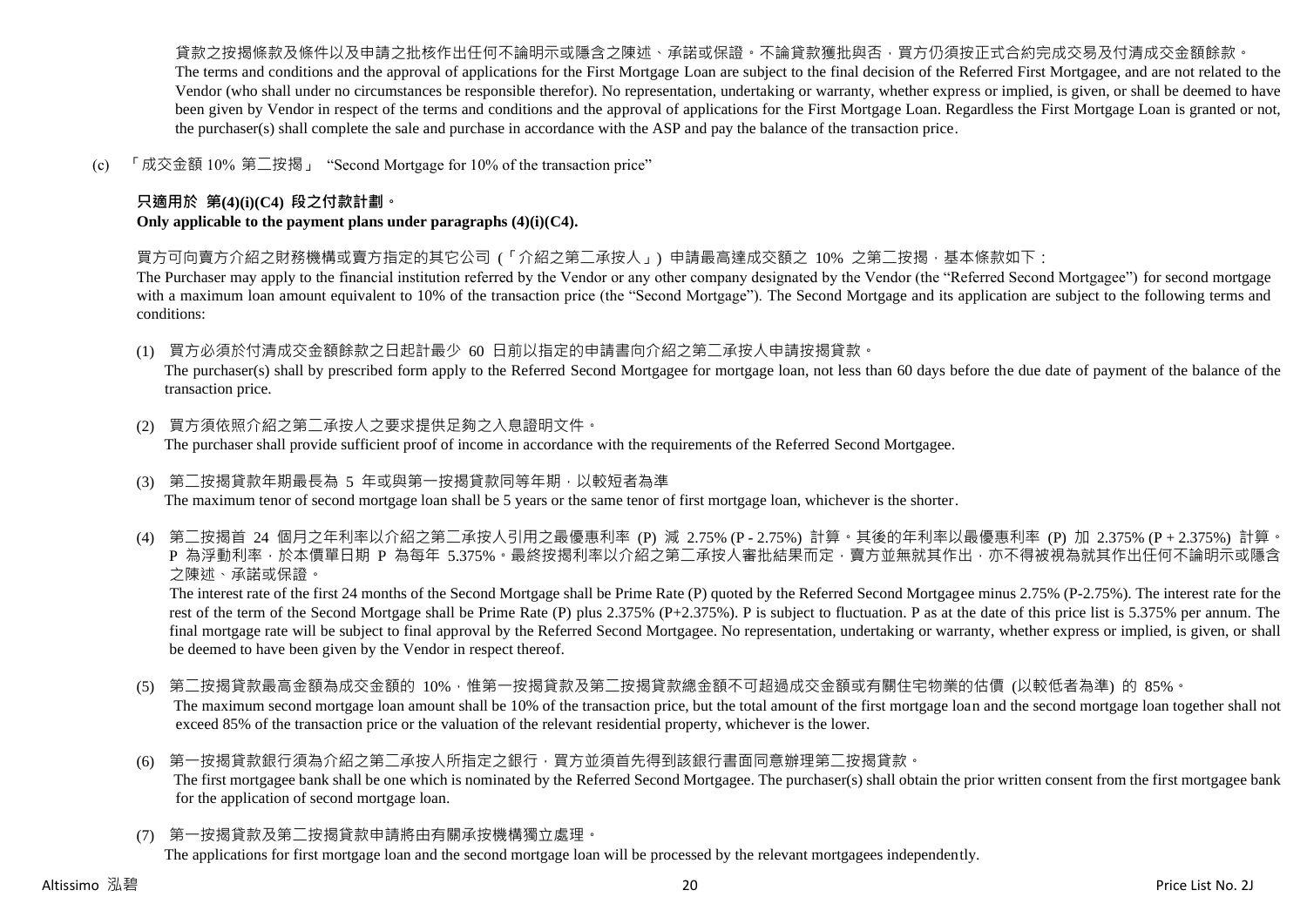(8) 所有第二按揭貸款及其相關擔保之法律文件必須由介紹之第二承按人指定律師行辦理,買方及其擔保人 (如有) 須支付所有第二按揭貸款及其擔保相關之律師費及雜 費。

All legal documents of the second mortgage loan and its related guarantee shall be handled by the solicitors designated by the Referred Second Mortgagee and all legal costs and disbursement relating thereto shall be borne by the purchaser(s) and his/her/their guarantor(s) (if any).

(9) 第二按揭貸款批出與否及其條款,介紹之第二承按人有最終決定權,其決定與賣方無關,賣方亦無需為此負責。不論貸款獲批與否,買方仍須按正式合約完成交易及付 清成交金額餘款。

The approval or disapproval of the second mortgage loan and terms thereof are subject to the final decision of the Referred Second Mortgagee. The decision is not related to the vendor and the vendor shall not be responsible therefor. Regardless the loan is granted or not, the purchaser(s) shall complete the sale and purchase in accordance with the ASP and pay the balance of the transaction price.

(10) 第二按揭貸款受其他條款及細則約束。

The second mortgage loan is subject to other terms and conditions.

(d) 「成交金額 30% 第二按揭」 "Second Mortgage for 30% of the transaction price"

### **只適用於第 (4)(i)(C6) 段之付款計劃。 Only applicable to the payment plans under paragraphs (4)(i)(C6).**

買方可向賣方介紹之財務機構或賣方指定的其它公司 (「介紹之第二承按人」) 申請最高達成交額之 30% 之第二按揭 · 基本條款如下:

The Purchaser may apply to the financial institution referred by the Vendor or any other company designated by the Vendor (the "Referred Second Mortgagee") for second mortgage with a maximum loan amount equivalent to 30% of the transaction price (the "Second Mortgage"). The Second Mortgage and its application are subject to the following terms and conditions:

(1) 買方必須於付清成交金額餘款之日起計最少 60 日前以指定的申請書向介紹之第二承按人申請按揭貸款。

The purchaser(s) shall by prescribed form apply to the Referred Second Mortgagee for mortgage loan, not less than 60 days before the due date of payment of the balance of the transaction price.

- (2) 買方須依照介紹之第二承按人之要求提供足夠之入息證明文件。 The purchaser shall provide sufficient proof of income in accordance with the requirements of the Referred Second Mortgagee.
- (3) 第二按揭貸款年期最長為 5 年或與第一按揭貸款同等年期,以較短者為準 The maximum tenor of second mortgage loan shall be 5 years or the same tenor of first mortgage loan, whichever is the shorter.
- (4) 第二按揭首 24 個月之年利率以介紹之第二承按人引用之最優惠利率 (P) 減 2.75% (P 2.75%) 計算。其後的年利率以最優惠利率 (P) 加 2.375% (P + 2.375%) 計算。 P 為浮動利率,於本價單日期 P 為每年 5.375%。最終按揭利率以介紹之第二承按人審批結果而定,賣方並無就其作出,亦不得被視為就其作出任何不論明示或隱含 之陳述、承諾或保證。

The interest rate of the first 24 months of the Second Mortgage shall be Prime Rate (P) quoted by the Referred Second Mortgagee minus 2.75% (P-2.75%). The interest rate for the rest of the term of the Second Mortgage shall be Prime Rate (P) plus 2.375% (P+2.375%). P is subject to fluctuation. P as at the date of this price list is 5.375% per annum. The final mortgage rate will be subject to final approval by the Referred Second Mortgagee. No representation, undertaking or warranty, whether express or implied, is given, or shall be deemed to have been given by the Vendor in respect thereof.

(5) 第二按揭貸款最高金額為成交金額的 30%,惟第一按揭貸款及第二按揭貸款總金額不可超過成交金額或有關住宅物業的估價 (以較低者為準) 的 80%。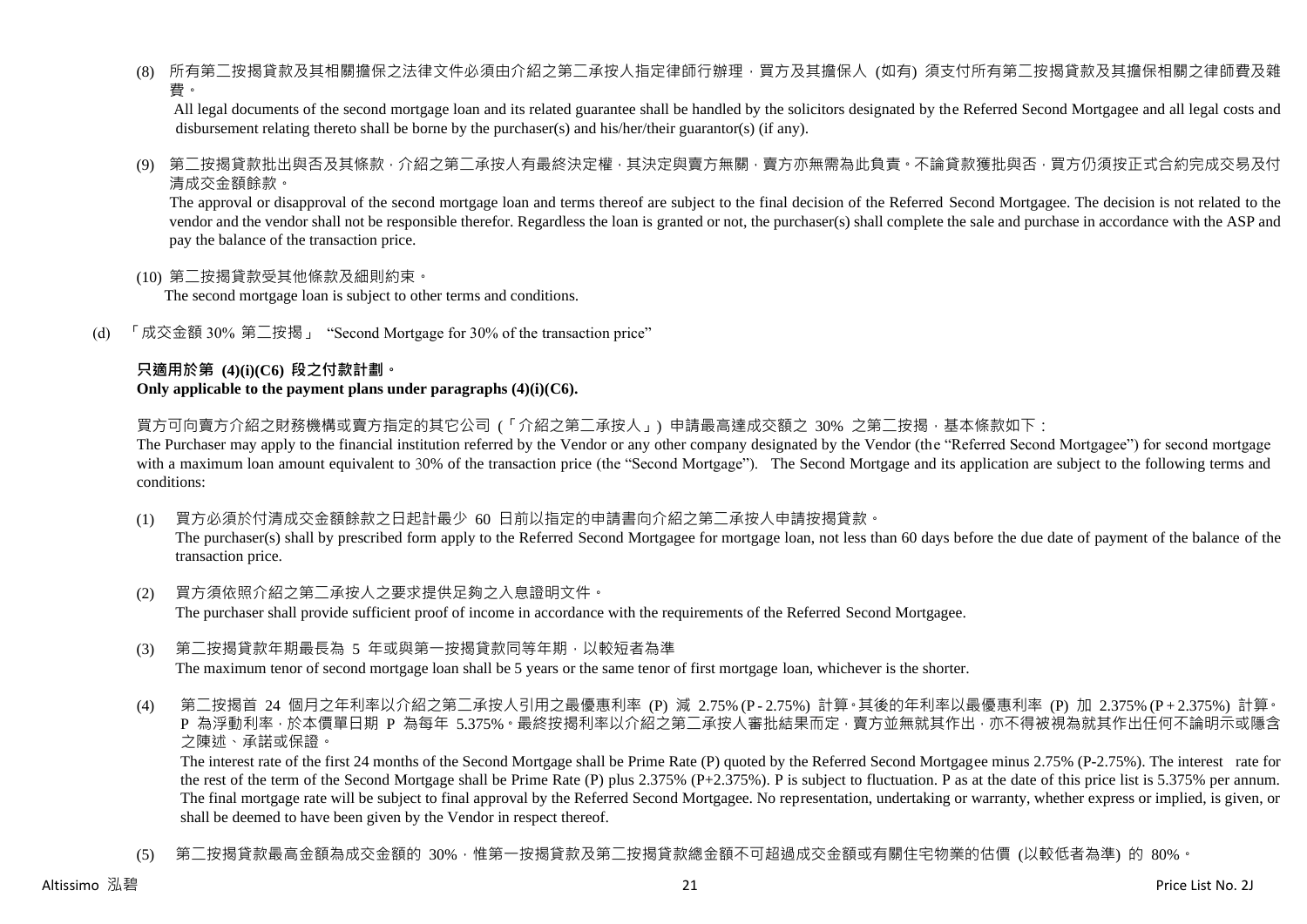The maximum second mortgage loan amount shall be 30% of the transaction price, but the total amount of the first mortgage loan and the second mortgage loan together shall not exceed 80% of the transaction price or the valuation of the relevant residential property, whichever is the lower.

(6) 第一按揭貸款銀行須為介紹之第二承按人所指定之銀行,買方並須首先得到該銀行書面同意辦理第二按揭貸款。

The first mortgagee bank shall be one which is nominated by the Referred Second Mortgagee. The purchaser(s) shall obtain the prior written consent from the first mortgagee bank for the application of second mortgage loan.

(7) 第一按揭貸款及第二按揭貸款申請將由有關承按機構獨立處理。 The applications for first mortgage loan and the second mortgage loan will be processed by the relevant mortgagees independently.

(8) 所有第二按揭貸款及其相關擔保之法律文件必須由介紹之第二承按人指定律師行辦理,買方及其擔保人 (如有) 須支付所有第二按揭貸款及其擔保相關之律師費及雜 費。

All legal documents of the second mortgage loan and its related guarantee shall be handled by the solicitors designated by the Referred Second Mortgagee and all legal costs and disbursement relating thereto shall be borne by the purchaser(s) and his/her/their guarantor(s) (if any).

(9) 第二按揭貸款批出與否及其條款,介紹之第二承按人有最終決定權,其決定與賣方無關,賣方亦無需為此負責。不論貸款獲批與否,買方仍須按正式合約完成交易及 付清成交金額餘款。

The approval or disapproval of the second mortgage loan and terms thereof are subject to the final decision of the Referred Second Mortgagee. The decision is not related to the vendor and the vendor shall not be responsible therefor. Regardless the loan is granted or not, the purchaser(s) shall complete the sale and purchase in accordance with the ASP and pay the balance of the transaction price.

- (10) 第二按揭貸款受其他條款及細則約束。 The second mortgage loan is subject to other terms and conditions.
- (e) 「首 2 年每年 3 厘回報補貼優惠」 "First Two Year Return Subsidy at 3% p.a. Benefit "

# **只適用於選擇支付計劃 (4)(i)(C7) 的買方。**

# **Only applicable to the payment plans under paragraphs (4)(i)(C7).**

受限於相關交易文件條款及條件 (包括但不限於買方須依照買賣合約訂定的日期付清每一期樓款及售價餘款#,由完成買賣日翌日起計為期 2 年,買方每月可獲一筆現金 補貼,每月補貼金額相等於售價乘以 3% 除以 12。於上述補貼期間,現金補貼將於每月的第一個工作天存入買方於香港持牌銀行開立之戶口 (或以其他由賣方決定的方 式支付)。

Subject to the terms and conditions of the relevant transaction documents (including without limitation that the Purchaser shall settle each part payment and the balance of the Purchase Price<sup>#</sup> according to the respective dates stipulated in the agreement for sale and purchase), monthly subsidy will be given to the Purchaser for a two-year period from the date immediately after the Completion Date. The amount of the monthly subsidy is equivalent to the Purchase Price times 3% divide by 12 months. The monthly subsidy will be deposited directly into the purchaser's bank account maintained with a licenced bank in Hong Kong (or in any other manner as the Vendor may decide) on the 1st working day of each calendar month during the aforesaid subsidy period.

- 以賣方代表律師實際收到款項日期計算
- # the actual date of payment(s) received by the Vendor's solicitors shall be considered as the date of settlement of payment by the Purchaser.
- (f) 「首 3 年每年 2 厘回報補貼優惠」 "First Three Year Return Subsidy at 2% p.a. Benefit "

# **只適用於選擇支付計劃 (4)(i)(C8) 的買方。**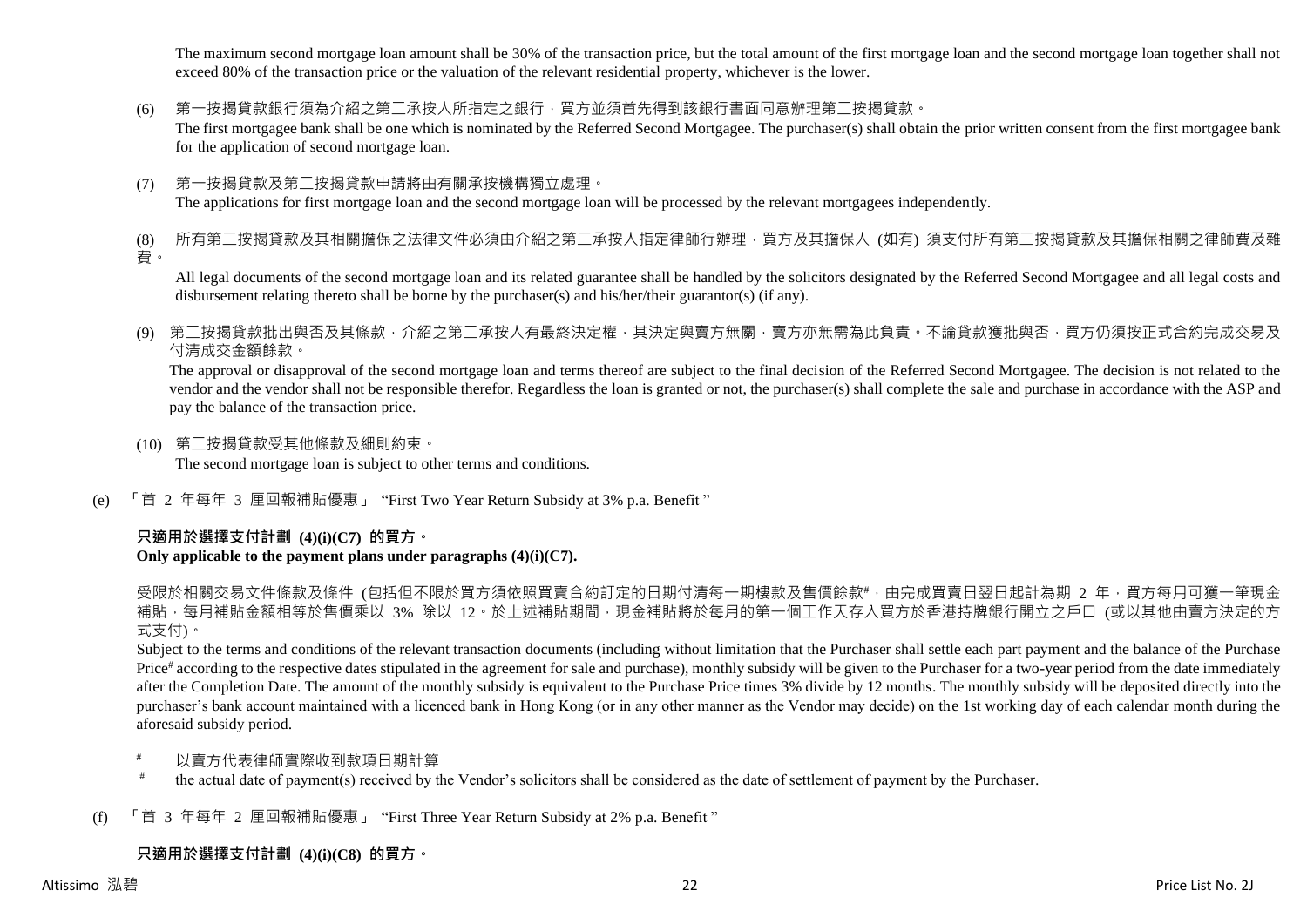### **Only applicable to the payment plans under paragraphs (4)(i)(C8).**

受限於相關交易文件條款及條件 (包括但不限於買方須依照買賣合約訂定的日期付清每一期樓款及售價餘款#,由完成買賣日翌日起計為期 3 年,買方每月可獲一筆現金 補貼,每月補貼金額相等於售價乘以 2% 除以 12。於上述補貼期間,現金補貼將於每月的第一個工作天存入買方於香港持牌銀行開立之戶口 (或以其他由賣方決定的方 式支付)。

Subject to the terms and conditions of the relevant transaction documents (including without limitation that the Purchaser shall settle each part payment and the balance of the Purchase Price<sup>#</sup> according to the respective dates stipulated in the agreement for sale and purchase), monthly subsidy will be given to the Purchaser for a three-year period from the date immediately after the Completion Date. The amount of the monthly subsidy is equivalent to the Purchase Price times 2% divide by 12 months. The monthly subsidy will be deposited directly into the purchaser's bank account maintained with a licenced bank in Hong Kong (or in any other manner as the Vendor may decide) on the 1st working day of each calendar month during the aforesaid subsidy period.

- 以賣方代表律師實際收到款項日期計算
- # the actual date of payment(s) received by the Vendor's solicitors shall be considered as the date of settlement of payment by the Purchaser.

# (g) 提前收樓裝修優惠 Early Occupation for Fitting-out Benefit

買方可選擇獲取提前收樓裝修優惠 (「該優惠」)。買方如決定選擇獲取該優惠,在付清全部成交金額的前提下,可於 2020 年 8 月 1 日或之後向賣方提出書面申請該優惠。 在賣方批准申請後,買方須簽署有關在所購住宅物業買賣成交前佔用該物業之許可協議(「許可協議」)(格式及內容由賣方訂明,買方不得要求任何修改),主要條款如下: The Purchaser may opt for obtaining the Early Occupation for Fitting-out Benefit (the "Benefit"). If the Purchaser decides to opt for obtaining the Benefit, then on the condition that the Purchaser has fully paid all the transaction price, the Purchaser may submit written application to the Vendor for the Benefit on or after 1<sup>st</sup> August 2020. Once the application is approved by the Vendor, the Purchaser shall execute a Licence Agreement (the "Licence Agreement") for occupation of the residential property purchased before completion of sale and purchase of the same (in such form and substance as the Vendor may prescribe and the Purchaser shall not request any amendment thereto), the principal terms of which are as follows:

(1) 許可佔用期由賣方就有關發展項目之佔用許可證已發出且賣方能將該住宅物業交予買方一事向買方發出書面通知的日期後第 60 日開始,至該住宅物業買賣之成交日期 為止;

The licence period shall commence from the 60<sup>th</sup> day after the date of the Vendor's written notice to the Purchaser that the Occupation Permit in respect of the Development has been issued and that the Vendor is in a position to hand over the residential property to the Purchaser, and until the date of completion of sale and purchase of the residential property;

- (2) 許可佔用期内,買方只可就該住宅物業進行裝修工程。買方不得遷入居住該住宅物業,亦不得容許或容忍他人遷入居住該住宅物業。 The user of the residential property during the licence period shall be limited to fitting-out works of the residential property only. The Purchaser shall not reside in the residential property nor shall permit or suffer other person(s) to reside therein.
- (3) 許可佔用期之許可費用金額為港幣 10 元,於簽署許可協議時支付。 The licence fee during the licence period shall be HK\$10.00, payable upon signing of the Licence Agreement.
- (4) 買方必須負責繳付許可協議之印花稅裁定費及印花稅 (如有)、準備和簽署許可協議所需之所有律師費。賣方將負責繳付許可佔用期內該住宅物業之管理費、差餉、地 租、公用事業服務收費、公用事業服務按金及其它開支等(如有)。

The Purchaser shall be responsible to pay for the stamp duty adjudication fee and stamp duty (if any) on the Licence Agreement, the legal costs for the preparation and execution of the Licence Agreement. The Vendor will be responsible to pay for the management fees, government rates and rents, utilities charges, utilities deposits and all other outgoings, etc. (if any) of the residential property during the licence period.

#### 詳情以相關交易文件條款作準。

Subject to the terms and conditions of the relevant transaction documents.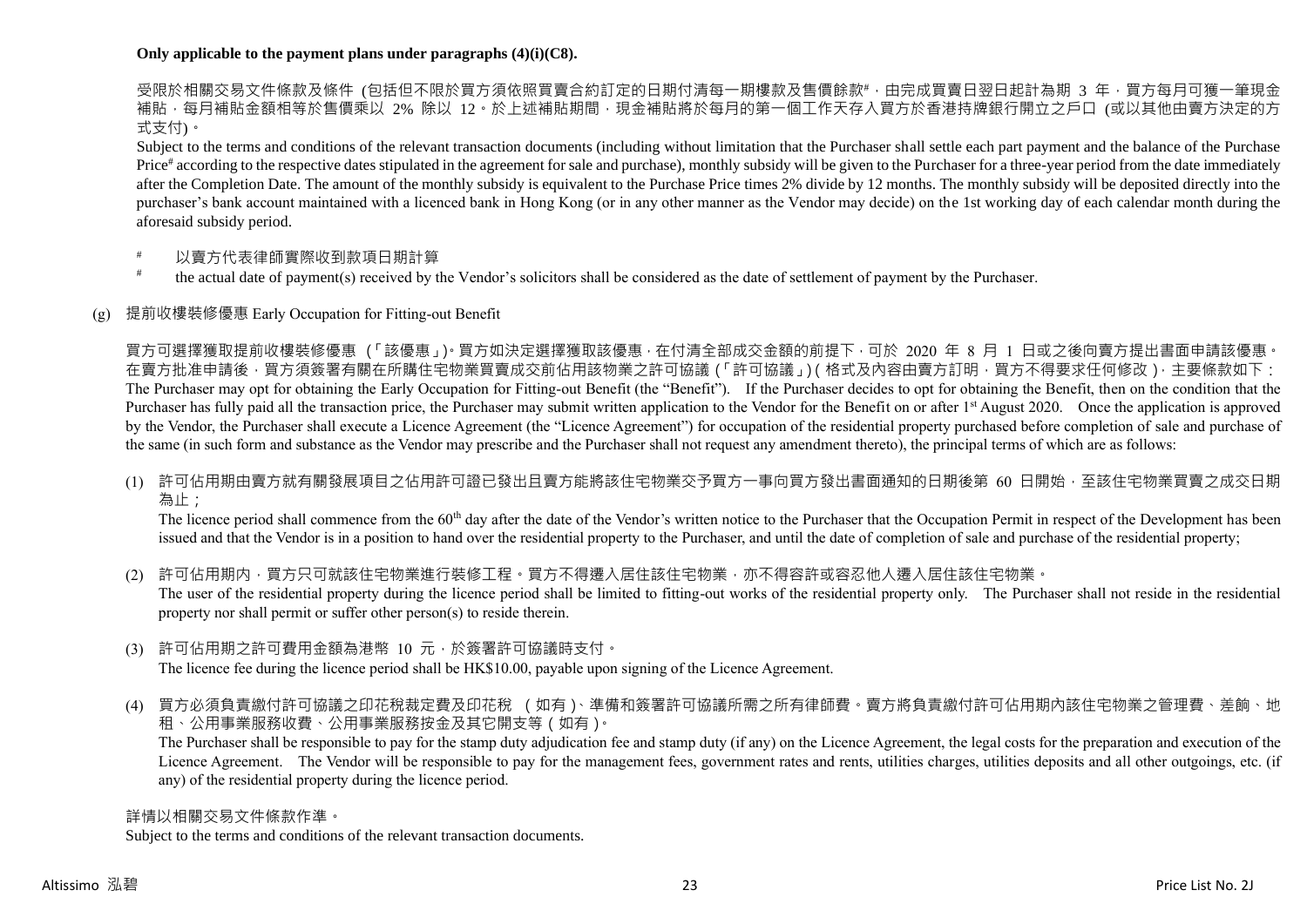# **只適用於成交金額不少於港幣10,000,000元,及選用第 (4)(i)(A) 段或第 (4)(i)(C5) 段之付款計劃。**

**Only applicable to the transaction price not less than HK\$10,000,000, and payment plans under paragraphs (4)(i)(A) or payment plans under paragraphs (4)(i)(C5) .**

### **只適用於屬自然人的買方。**

### **Only applicable to purchasers who are natural persons.**

買方可向賣方介紹之財務機構或賣方指定的其它公司 (「介紹之第一承按人」) 申請最高達成交金額之 70% 之第一按揭 (「101 第一按揭貸款」)。101 第一按揭貸款及其申 請受以下條款及條件規限:

The purchaser may apply to the financial institution referred by the Vendor or any other company designated by the Vendor (the "Referred First Mortgagee") for first mortgage with a maximum loan amount equivalent to 70% of the transaction price (the "101 First Mortgage Loan"). 101 First Mortgage Loan and its application are subject to the following terms and conditions:

(1) 買方必須於買賣合約內訂明的付清成交金額餘額之日前最少 75 日書面向介紹之第一承按人申請 101 第一按揭貸款。

The purchaser shall make a written application to the Referred First Mortgagee for 101 First Mortgage Loan not less than 75 days before the date of settlement of the balance of the transaction price as specified in the agreement for sale and purchase.

(2) 如買方選用 (4)(i)(A) 段之付款計劃並申請 101 第一按揭貸款,成交金額將會增加 3.5%,買方必須於申請時向賣方繳付 (a) 截至申請日期當日按照買賣合約訂明及按新 成交金額計算之應付部份與 (b) 原來成交金額已付部份之差額;如買方選用 (4)(i)(C5) 段之付款計劃並申請 101 第一按揭貸款,成交金額將會增加 2%,買方必須於申請 時向賣方繳付 (a) 截至申請日期當日按照買賣合約訂明及按新成交金額計算之應付部份與 (b) 原來成交金額已付部份之差額。為免存疑,更改後之成交金額將以進位到最 接近的千位數計算。買方亦須就此簽立一份有關住宅物業之補充合約以更改成交金額及支付條款,有關之律師費用及雜費概由買方負責。 If payment plan under paragraph  $(4)(i)(A)$  is opted by the purchaser and the purchaser applies for the 101 First Mortgage Loan, the transaction price shall be increased by 3.5% and

the difference between (a) amount payable under the ASP calculated by reference to the new transaction price as at the date of application and (b) amount of original transaction price paid by the purchaser shall be payable by the purchaser to the Vendor upon application. If payment plan under paragraph  $(4)(i)(C5)$  is opted by the purchaser and the purchaser applies for the 101 First Mortgage Loan, the transaction price shall be increased by 2% and the difference between (a) amount payable under the ASP calculated by reference to the new transaction price as at the date of application and (b) amount of original transaction price paid by the purchaser shall be payable by the purchaser to the Vendor upon application. For avoidance of doubt, the new transaction price will be rounded up to the nearest thousand. The purchaser shall also sign a supplemental agreement in respect of the residential property to vary the transaction price and the terms of payment, all relevant legal costs and disbursements of which shall be borne by the purchaser solely.

(3) 如買方最終並無選用「101 第一按揭貸款」,買方可在住宅物業買賣成交後 1 個月内向賣方遞交書面申請成交金額回贈,賣方將會在收到買方之書面申請後 1 個月内給予 買方同等金額之成交金額回贈。

If the Purchaser eventually does not utilize the 101 First Mortgage Loan, the purchaser may, within 1 month after completion of sale and purchase of the residential property, submit a written application to the Vendor for a transaction price rebate. The Vendor will provide to the purchaser the transaction price rebate in the amount equivalent to the said part payment within 1 month after receiving the written application from the purchaser..

(4) 101 第一按揭貸款的最高金額為成交金額的 70% (若買方為香港永久性居民) 或 60% (若買方為非香港永久性居民),貸款金額不可超過應繳付之成交金額餘額。介紹之第 一承按人因應買方及其擔保人 (如適用) 的信貸評估,對實際批出予買方的貸款金額作出決定。

The maximum 101 First Mortgage Loan amount shall be 70% of the transaction price (if purchaser is Hong Kong permanent residents) or 60% of the transaction price (if purchaser is not Hong Kong permanent residents), provided that the loan amount shall not exceed the balance of the transaction price payable. The Referred First Mortgagee will decide the loan amount to be granted to the purchaser after considering the result of the credit assessment of the purchaser and his guarantor (if applicable).

(5) 101 第一按揭貸款年期最長為 25 年。

The maximum tenor of the 101 First Mortgage Loan shall not exceed 25 years.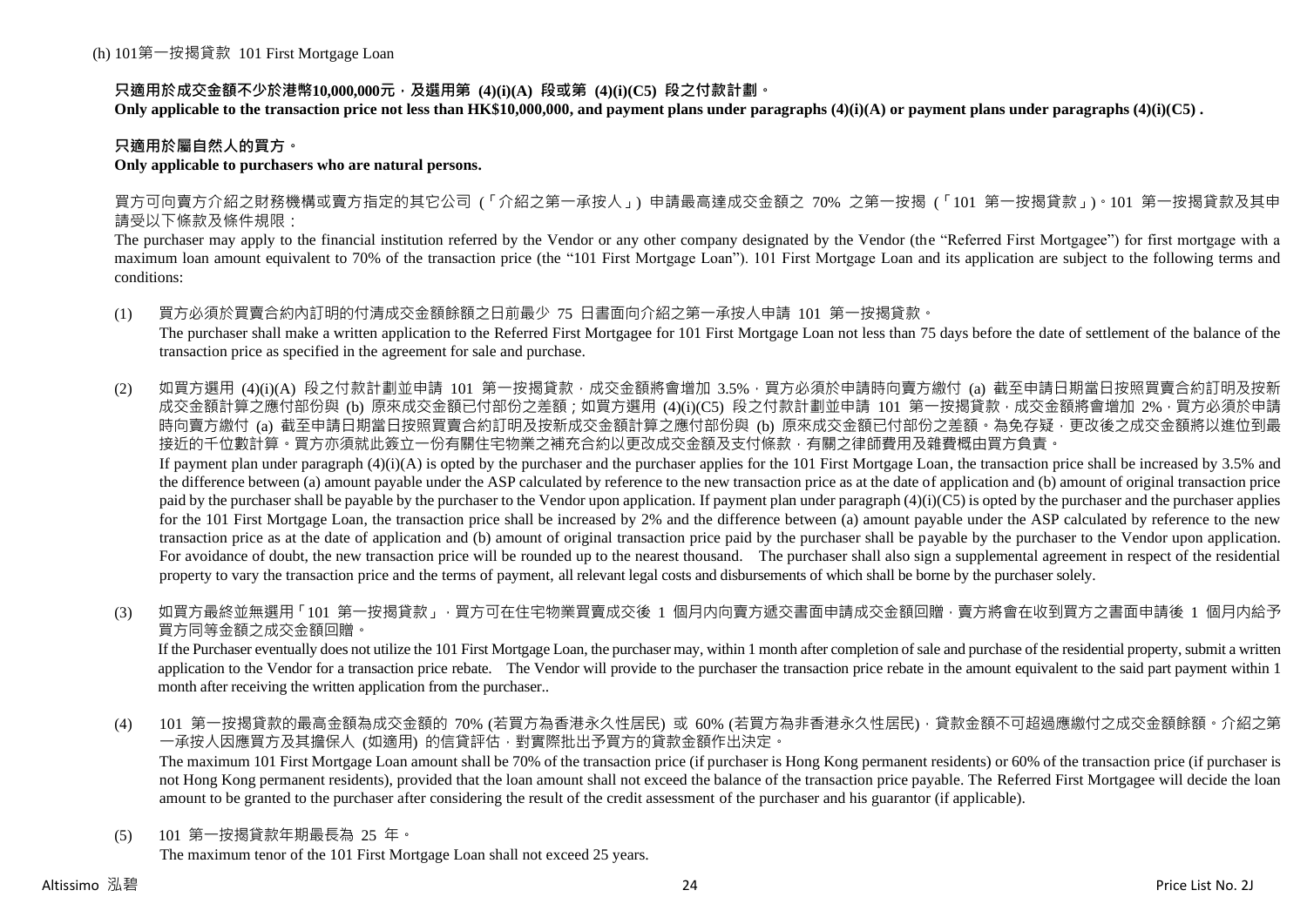- (6) 101 第一按揭貸款以住宅物業之第一法定按揭作抵押。 The 101 First Mortgage Loan shall be secured by a first legal mortgage over the residential property.
- (7) 101 第一按揭貸款年期首 24 個月的年利率為介紹之第一承按人不時報價之最優惠利率減 4.5%。 The annual interest rate of the 101 First Mortgage Loan for the first 24 months shall be at 4.5% below the Best Lending Rate as quoted by the Referred First Mortgagee from time to time.
- (8) 101 第一按揭貸款年期第 25 個月及其後之年利率為介紹之第一承按人不時報價之最優惠利率。 The annual interest rate of the 101 First Mortgage Loan from the 25<sup>th</sup> month and thereafter shall be the Best Lending Rate as quoted by the Referred First Mortgagee from time to time.
- (9) 「最優惠利率」由介紹之第一承按人決定,現為年利率 5.5%。 The Best Lending Rate is determined by the Referred First Mortgagee. The current Best Lending Rate is 5.5% per annum.
- (10) 買方於按揭首 24 個月只需就 101 第一按揭貸款向介紹之第一承按人繳付利息,其後則須照常連本帶息供款。 The purchaser shall only pay the interest of the 101 First Mortgage Loan to the Referred First Mortgagee in the first 24 months and shall repay the principal amount and interest as usual for the rest of the term of the 101 First Mortgage Loan.
- (11) 買方須按月分期償還 101 第一按揭貸款。 The purchaser shall repay the 101 First Mortgage Loan by monthly instalments.
- (12) 101 第一按揭貸款申請的審批由介紹之第一承按人全權負責。介紹之第一承按人對是否批出見證明日按揭貸款有最終決定權。 The Referred First Mortgagee shall be solely responsible to determine whether to approve the purchasers' application for the 101 First Mortgage Loan. The Referred First Mortgagee shall have the final right to decide whether or not to grant the 101 First Mortgage Loan.

(13) 所有 101 第一按揭貸款之法律文件必須由賣方或介紹之第一承按人指定之律師行辦理,買方須負責支付一切有關之律師費用及雜費。買方可選擇自行聘用律師作為其代表 律師,在此情況下,買方亦須負責其代表律師有關處理 101 第一按揭貸款的律師費用及雜費。 All legal documents of the 101 First Mortgage Loan shall be prepared and handled by the solicitors designated by the Vendor or the Referred First Mortgagee and all relevant legal costs and disbursements shall be borne by the purchaser solely. The purchaser may choose to instruct his own solicitors to act for him and in such event, the purchaser shall also bear his own solicitors' legal costs and disbursements relating to the 101 First Mortgage Loan.

(14) 買方須按介紹之第一承按人的要求提供一切所需文件以證明其還款能力,所需文件包括但不限於買方及其擔保人 (如適用) 的信貸報告、收入證明、銀行紀錄及借貸紀錄(包 括其他貸款,如有)。

The purchaser shall upon request by the Referred First Mortgagee provide all necessary documents to prove his repayment ability, the necessary documents shall include but not limited to credit report, income proof, bank records and borrowing records (including other loans, if any) of the purchaser and his guarantor(s) (if applicable).

- (15) 不論 101 第一按揭貸款獲批與否,買方仍須按買賣合約完成住宅物業的買賣及繳付全數成交金額。 Irrespective of whether the 101 First Mortgage Loan is granted or not, the purchaser shall complete the purchase of the residential property and shall pay the transaction price in full in accordance with the agreement for sale and purchase.
- (16) 101 第一按揭貸款受其他條款及細則約束。 The 101 First Mortgage Loan is subject to other terms and conditions.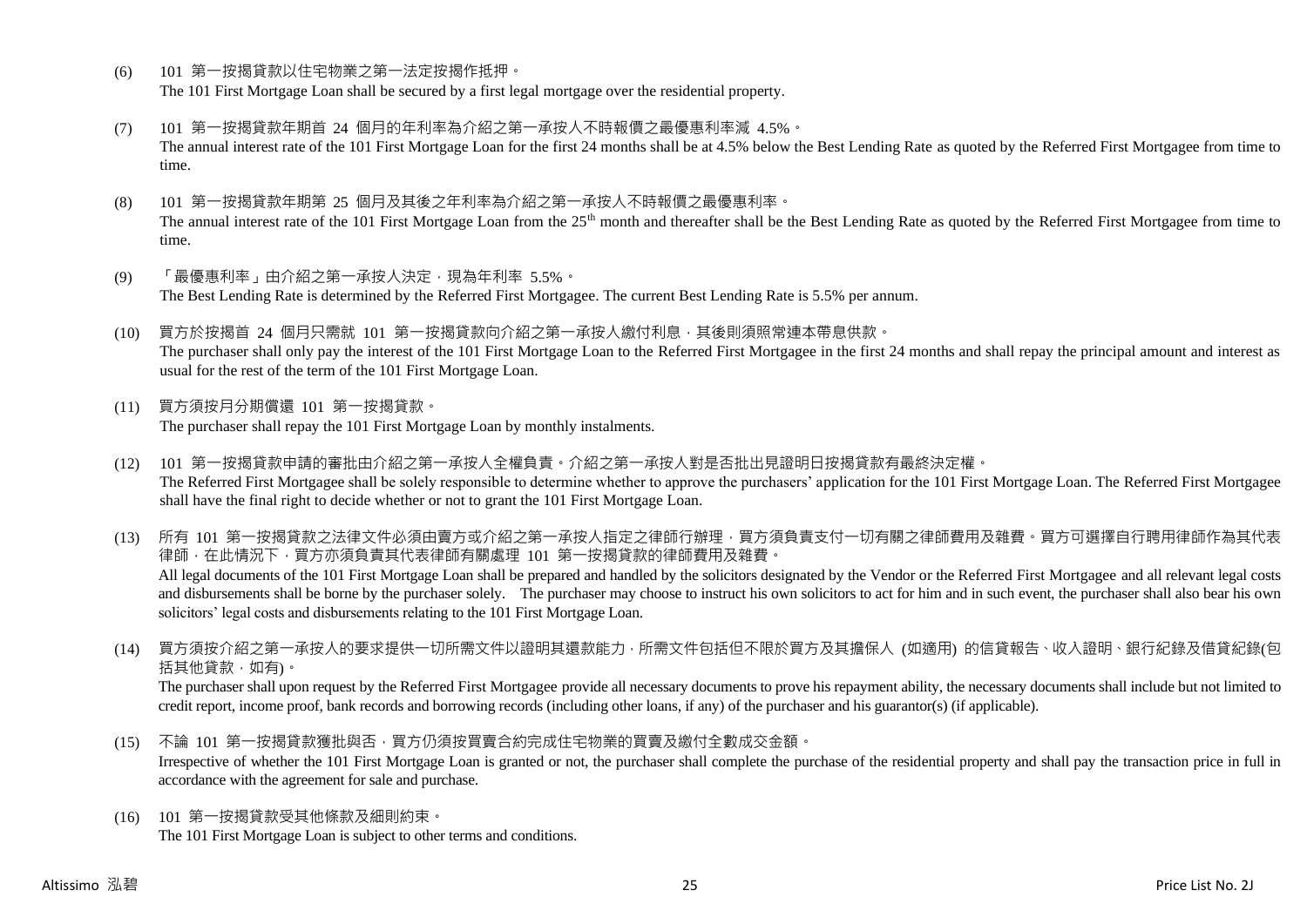(17) 101 第一按揭貸款純為介紹之第一承按人與買方之交易。買方與介紹之第一承按人之任何轇輵,一概與賣方及碧桂園(香港)地產代理有限公司無關。以上關於 101 第一按 揭貸款的資料不構成亦不能被視為賣方或任何其他人士就 101 第一按揭貸款作出的陳述、保證、承諾、要約或買賣合約之條款。賣方及碧桂園 ( 香港 ) 地產代理有限公司在任何情況 下均無需就 101 第一按揭貸款向買方承擔任何責任。

The 101 First Mortgage Loan is a transaction between the Referred First Mortgagee and the purchaser only. The Vendor and Country Garden (Hong Kong) Property Agency Limited shall not be involved in any dispute between the purchaser and the Referred First Mortgagee. The above information of the 101 First Mortgage Loan shall not be regarded as any representation, guarantee, warranty, offer or terms of the agreement for sale and purchase made by the Vendor or any other parties. Under no circumstance shall the Vendor and Country Garden (Hong Kong) Property Agency Limited be liable to the purchaser in respect of the 101 First Mortgage Loan.

(i) 101 第二按揭貸款 101 Second Mortgage Loan

# **只適用於成交金額不少於港幣 10,000,000 元,及選用第 (4)(i)(A) 段或第 (4)(i)(C5) 段之付款計劃。**

**Only applicable to the transaction price not less than HK\$10,000,000, and payment plans under paragraphs (4)(i)(A) or payment plans under paragraphs (4)(i)(C5) .**

### **只適用於屬自然人的買方。**

#### **Only applicable to purchasers who are natural persons.**

買方可向賣方介紹之財務機構或賣方指定的其它公司 (「介紹之第二承按人」) 申請最高達成交額之 15% 之第二按揭 (「101 第二按揭貸款」),基本條款如下:

The Purchaser may apply to the financial institution referred by the Vendor or any other company designated by the Vendor (the "Referred Second Mortgagee") for second mortgage with a maximum loan amount equivalent to 15% of the transaction price (the "101 Second Mortgage Loan"). The 101 Second Mortgage Loan and its application are subject to the following terms and conditions:

- (1) 買方必須於買賣合約內訂明的付清售價餘額之日前最少 75 日書面向介紹之第二承按人申請 101 第二按揭貸款。買方如欲申請 101 第二按揭貸款,需同時申請 101 第一 按揭貸款,即買方不可只申請 101 第二按揭貸款而不申請 101 第一按揭貸款。 The purchaser shall make a written application to the Referred Second Mortgagee for 101 Second Mortgage not less than 75 days before the date of settlement of the balance of the Purchase Price as specified in the agreement for sale and purchase. If the purchaser intends to apply for 101 Second Mortgage Loan, he must also apply for 101 First Mortgage Loan at the same time, that is to say, the purchaser cannot apply for 101 Second Mortgage Loan only but not applying for 101 First Mortgage Loan.
- (2) 101 第二按揭貸款的最高金額為成交金額的 15%,101 第一按揭貸款及 101 第二按揭貸款總金額不可超過有關住宅物業成交金額之 85%。介紹之第二承按人會因應買方及其 擔保人 (如適用) 的信貸評估,對實際批出予買方的貸款金額作出決定。 The maximum 101 Second Mortgage Loan amount shall be 15% of the transaction price, provided that the total loan amount of the 101 First Mortgage Loan and the 101 Second Mortgage Loan shall not exceed 85% of the transaction price of the relevant residential property. The Referred Second Mortgagee will decide the loan amount to be granted to the purchaser after considering the result of the credit assessment of the purchaser and his guarantor (if applicable).
- (3) 101 第二按揭貸款年期最長為 3 年。

The maximum tenor of the 101 Second Mortgage Loan shall be 3 years.

- (4) 101 第一按揭貸款及 101 第二按揭貸款申請將由有關承按機構獨立處理。 The applications for 101 First Mortgage Loan and the 101 Second Mortgage Loan will be processed by the relevant mortgagees independently.
- (5) 101 第二按揭貸款全期豁免利息。 The 101 Second Mortgage Loan shall be free of interest for the whole mortgage period.
- (6) 買方分 3 期支付 101 第二按揭貸款金額,所有期數金額均等。第 1 期於買方按買賣合約繳付成交金額餘額後 360 天內繳付,第 2 期於買方按買賣合約繳付成交金額餘額 後 720 天內繳付,最後一期於買方按買賣合約繳付成交金額餘額後 1,080 天內繳付。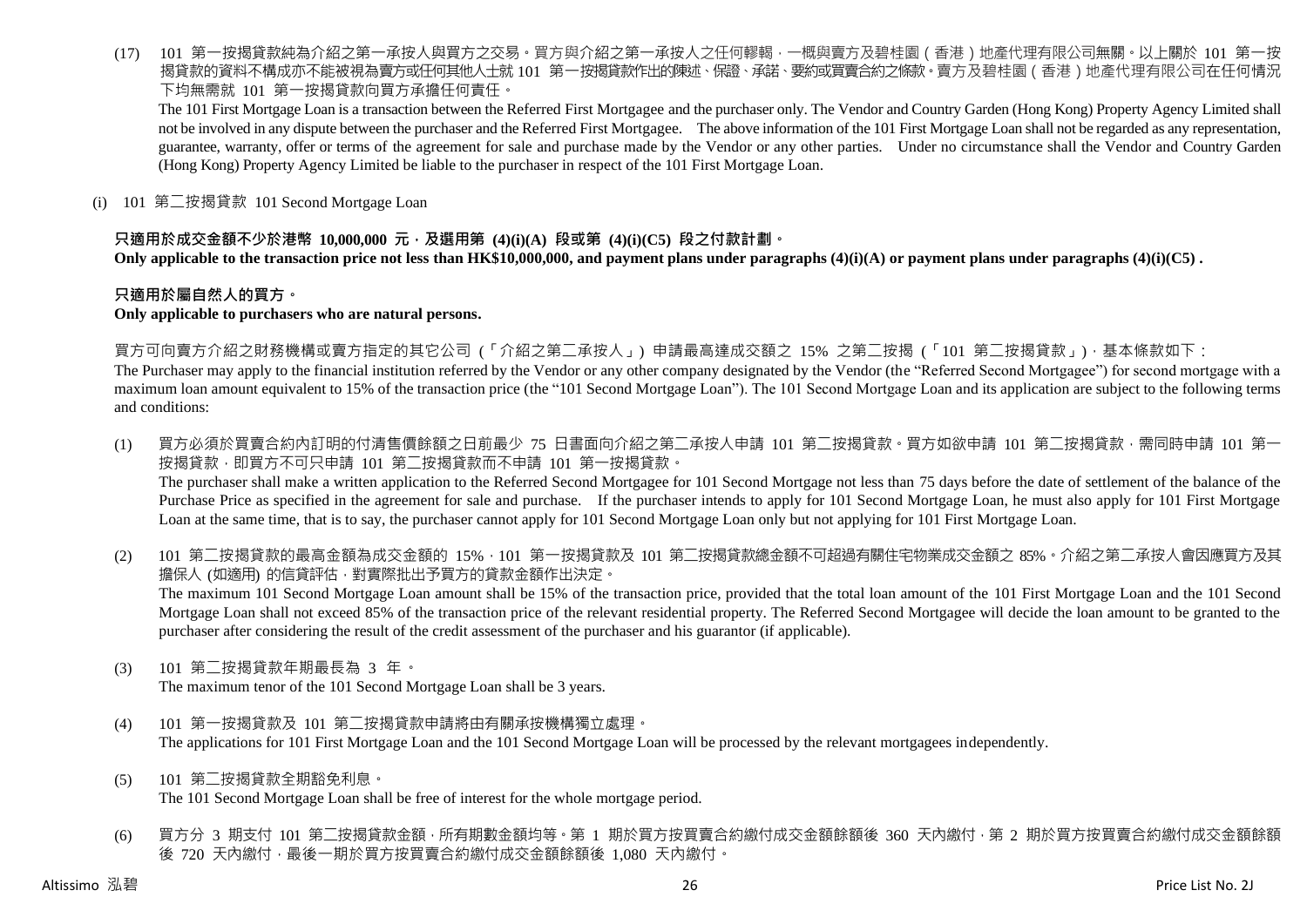The 101 Second Mortgage Loan amount shall be paid by the purchaser in 3 equal instalments. 1<sup>st</sup> instalment shall be paid by the purchaser within 360 days after the date of settlement of the balance of the transaction price as specified in the agreement for sale and purchase. The  $2<sup>nd</sup>$  instalment shall be paid by the purchaser within 720 days after the date of settlement of the balance of the transaction price as specified in the agreement for sale and purchase. The final instalment shall be paid by the purchaser within 1,080 days after the date of settlement of the balance of the transaction price as specified in the agreement for sale and purchase.

(7) 101 第二按揭第貸款申請的審批由介紹之第二承按人全權負責。介紹之第二承按人對是否批出 101 第二按揭貸款有最終決定權。

The Referred Second Mortgagee shall be solely responsible to determine whether to approve the purchasers' application for the 101 Second Mortgage Loan. The Referred Second Mortgagee shall have the final right to decide whether or not to grant the 101 Second Mortgage Loan.

- (8) 所有 101 第二按揭貸款之法律文件必須由賣方或介紹之第二承按人指定之律師行辦理,買方須負責支付一切有關之律師費用及雜費。買方可選擇自行聘用律師作為其代表 律師,在此情況下,買方亦須負責其代表律師有關處理 101 第二按揭貸款的律師費用及雜費。 All legal documents of the 101 Second Mortgage Loan shall be prepared and handled by the solicitors designated by the Vendor or the Referred Second Mortgagee and all relevant legal costs and disbursements shall be borne by the purchaser solely. The purchaser may choose to instruct his own solicitors to act for him and in such event, the purchaser shall also bear his own solicitors' legal costs and disbursements relating to the 101 Second Mortgage Loan.
- (9) 買方須按介紹之第二承按人的要求提供一切所需文件以證明其還款能力,所需文件包括但不限於買方及其擔保人 (如適用) 的信貸報告、收入證明、銀行紀錄及借貸紀錄 (包 括其他貸款,如有)。

The purchaser shall upon request by the Referred Second Mortgagee provide all necessary documents to prove his repayment ability, the necessary documents shall include but not limited to credit report, income proof, bank records and borrowing records (including other loans, if any) of the purchaser and his guarantor(s) (if applicable).

- (10) 不論 101 第二按揭貸款獲批與否,買方仍須按買賣合約完成住宅物業的買賣及繳付全數成交金額。 Irrespective of whether the 101 Second Mortgage Loan is granted or not, the purchaser shall complete the purchase of the residential property and shall pay the transaction price in full in accordance with the agreement for sale and purchase.
- (11) 101 第二按揭貸款受其他條款及細則約束。 The 101 Second Mortgage Loan is subject to other terms and conditions.
- (12) 101 第二按揭貸款純為介紹之第二承按人與買方之交易。買方與介紹之第二承按人之任何轇輵,一概與賣方及碧桂園(香港)地產代理有限公司無關。以上關於 101 第二按揭貸款的 資料不構成亦不能被視為賣方或任何其他人士就 101 第二按揭貸款作出的陳述、保證、承諾、要約或買賣合約之條款。賣方及碧桂園(香港)地產代理有限公司在任何情況下均無 需就 101 第二按揭貸款向買方承擔任何責任。

The 101 Second Mortgage Loan is a transaction between the Referred Second Mortgagee and the purchaser only. The Vendor and Country Garden (Hong Kong) Property Agency Limited shall not be involved in any dispute between the purchaser and the Referred Second Mortgagee. The above information of the 101 Second Mortgage Loan shall not be regarded as any representation, guarantee, warranty offer or terms of the agreement for sale and purchase made by the Vendor or any other parties. Under no circumstance shall the Vendor and Country Garden (Hong Kong) Property Agency Limited be liable to the purchaser in respect of the 101 Second Mortgage Loan.

# (iv) **誰人負責支付買賣該發展項目中的指明住宅物業的有關律師費及印花稅**

**Who is liable to pay the solicitors' fees and stamp duty in connection with the sale and purchase of a specified residential property in the Development**

(a) 如買方選用賣方代表律師處理買賣合約、按揭及轉讓契,賣方同意支付買賣合約及轉讓契兩項法律文件之律師費用。如買方選擇另聘代表律師處理買賣合約、按揭及轉 譲契,買方及賣方須各自負責有關買賣合約及轉讓契兩項法律文件之律師費用。

If the purchaser appoints the vendor's solicitors to handle the agreement for sale and purchase, mortgage and assignment, the vendor agrees to bear the legal cost of the agreement for sale and purchase and the assignment. If the purchaser chooses to instruct his own solicitors to handle the agreement for sale and purchase, mortgage or assignment, each of the vendor and purchaser shall pay his own solicitors' legal fees in respect of the agreement for sale and purchase and the assignment.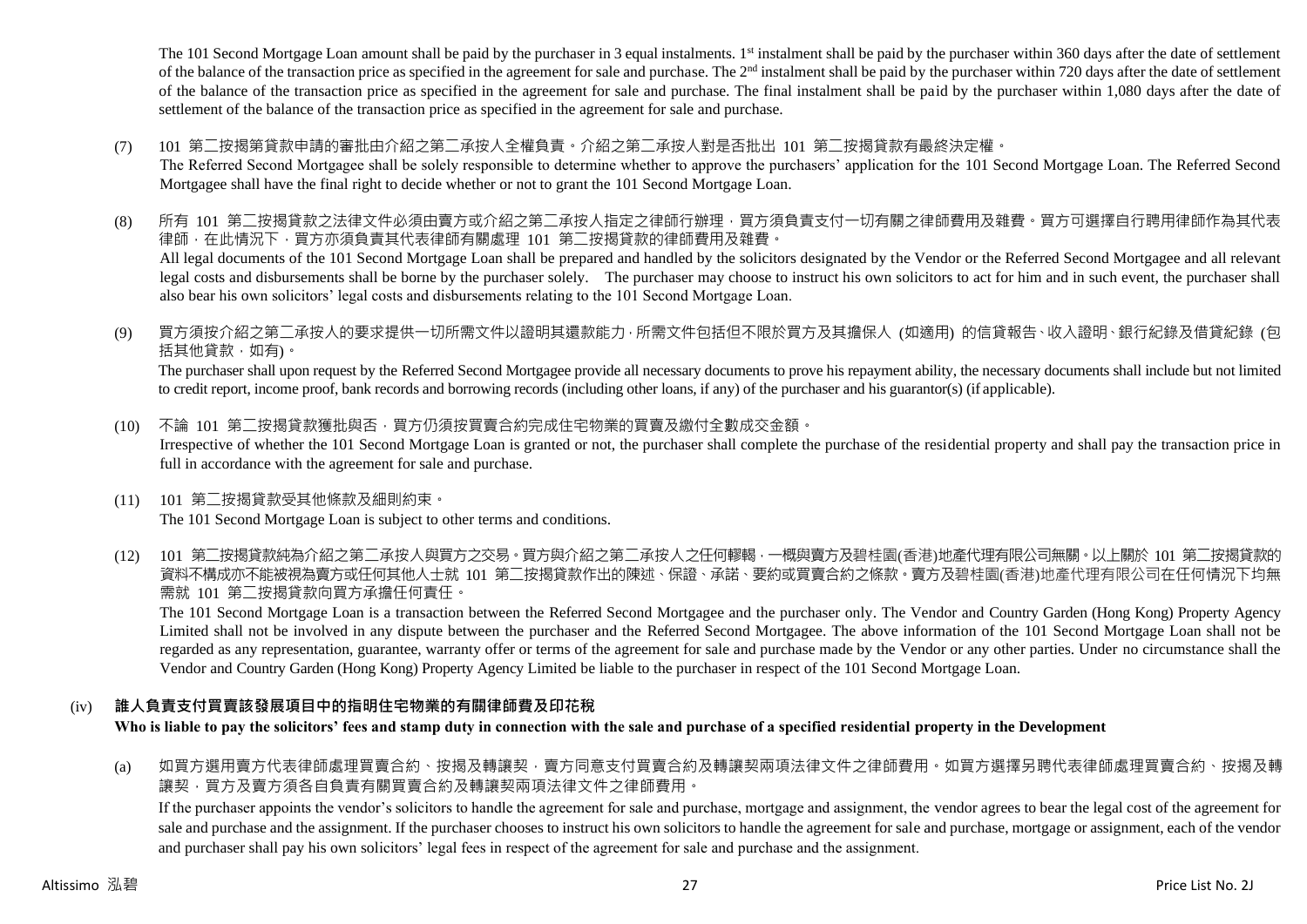(b) 買方須支付一概有關臨時買賣合約、買賣合約及轉讓契的印花稅(包括但不限於任何買方提名書或轉售(如有)的印花稅、額外印花稅、買家印花稅及任何與過期繳付任何 印花稅有關的罰款、利息及附加費等)。

All stamp duties on the preliminary agreement for sale and purchase, the agreement for sale and purchase and the assignment (including without limitation any stamp duty on, if any, nomination or sub-sale, any special stamp duty, any buyer's stamp duty and any penalty, interest and surcharge, etc. for late payment of any stamp duty) will be borne by the purchaser.

### (v) **買方須爲就買賣該發展項目中的指明住宅物業簽立任何文件而支付的費用**

#### **Any charges that are payable by a purchaser for execution of any document in relation to the sale and purchase of a specified residential property in the Development**

有關其他法律文件之律師費如:附加合約、買方提名書、有關樓宇交易之批地文件、大廈公契及其他樓契之核證費、查冊費、註冊費、圖則費及其他實際支出等等,均由買 方負責,一切有關按揭及其他費用均由買方負責。

All legal costs and charges in relation to other legal documents such as supplemental agreement, nomination, certifying fee for Government Lease, deed of mutual covenant and all other title documents, search fee, registration fee, plan fee and all other disbursements shall be borne by the purchaser. The purchase) shall also pay and bear the legal costs and disbursements in respect of any mortgage.

備註: 買方如因任何原因需更改支付條款,必須得賣方事先同意,並須向賣方繳付\$7,500 不可退還手續費及自付全部相關額外費用。

Remark: If a Purchaser would like to change the payment terms for whatever reasons, the prior consent of the Vendor must be obtained and a non-refundable administrative fee of \$7,500 shall be payable by the Purchaser to the Vendor and the Purchaser shall bear all related extra expenses.

#### (5) **賣方已委任地產代理在發展項目中的指明住宅物業的出售過程中行事:**

#### **The vendor has appointed estate agents to act in the sale of any specified residential property in the Development:**

賣方委任的代理: Agents appointed by the vendor:

中原地產代理有限公司 Centaline Property Agency Limited

美聯物業代理有限公司 Midland Realty International Limited

利嘉閣地產有限公司 Ricacorp Properties Limited

香港置業(地產代理)有限公司 Hong Kong Property Services (Agency) Limited

世紀 21 集團有限公司及旗下特許經營商 Century 21 Group Limited and Franchisees

香港地產代理商總會有限公司及其特許會員 Hong Kong Real Estate Agencies General Association Limited and Chartered Members